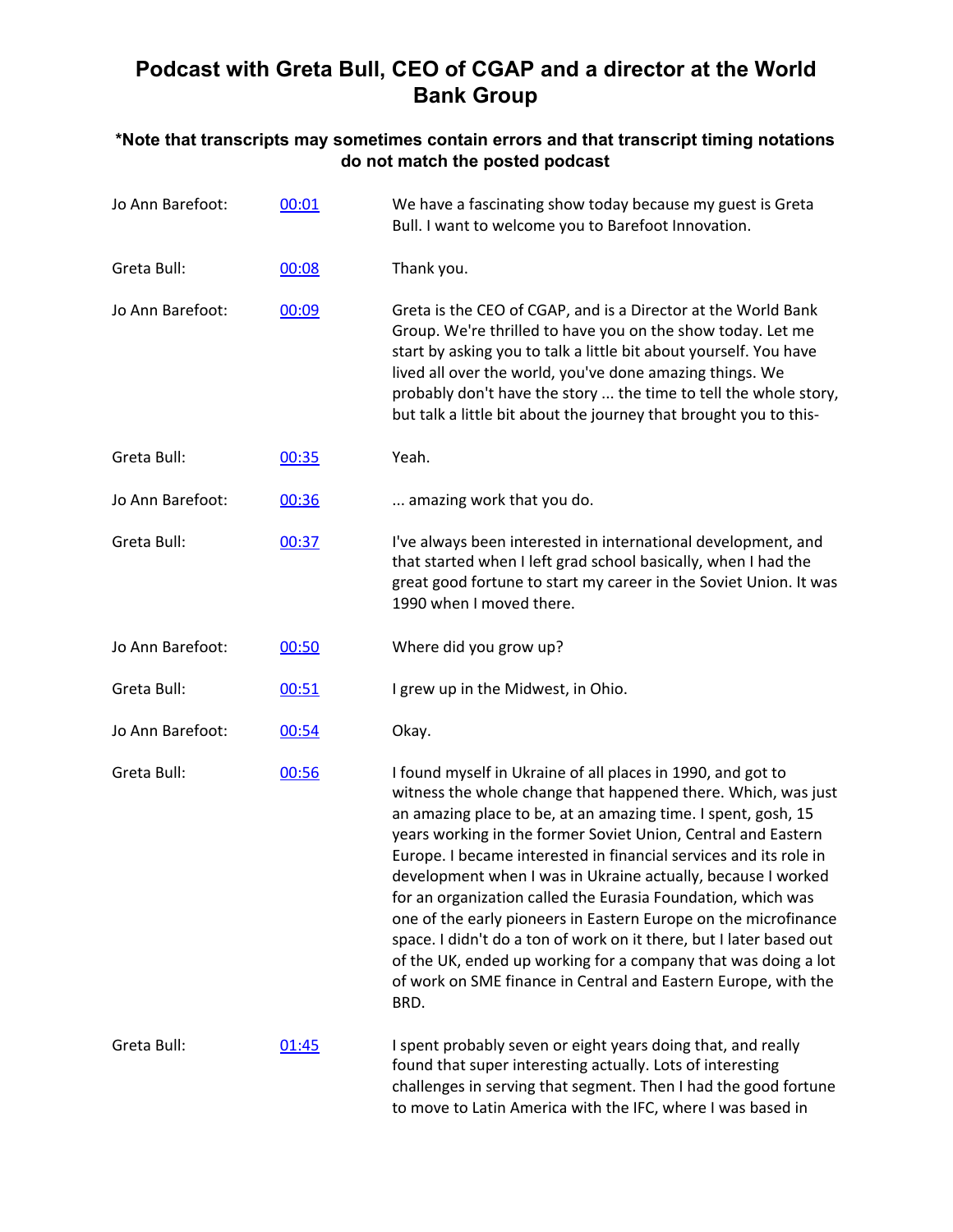|                  |       | Lema Peru. I learned a lot about microfinance, and actually Peru<br>is kind of ground zero for a lot of microfinance. Bangladesh, and<br>Peru-                                                                                                                                                                                                                                                                  |
|------------------|-------|-----------------------------------------------------------------------------------------------------------------------------------------------------------------------------------------------------------------------------------------------------------------------------------------------------------------------------------------------------------------------------------------------------------------|
| Jo Ann Barefoot: | 02:08 | Mm-hmm (affirmative).                                                                                                                                                                                                                                                                                                                                                                                           |
| Greta Bull:      | 02:08 | and Mexico. It was a great learning lab for understanding<br>microfinance and serving the poor, rather than serving kind of<br>growing enterprises that were going to lift the economy up in<br>transitioning economies. From there I developed an interest in<br>digital finance, and started working on digital finance. M-Pesa<br>this was around, gosh, 2010. M-Pesa had just really started<br>taking off. |
| Jo Ann Barefoot: | 02:37 | In Kenya?                                                                                                                                                                                                                                                                                                                                                                                                       |
| Greta Bull:      | 02:39 | In Kenya.                                                                                                                                                                                                                                                                                                                                                                                                       |
| Jo Ann Barefoot: | 02:39 | Mm-hmm (affirmative).                                                                                                                                                                                                                                                                                                                                                                                           |
| Greta Bull:      | 02:39 | We were trying to link some of the thinking from M-Pesa and<br>enterprises in Latin America, which for various reasons has been<br>very challenging. But, then I had the opportunity to go work out<br>of Sub Sahara in Africa, in Sub Sahara in Africa out of<br>Johannesburg, and got to do digital finance, which was just<br>again, kind of ground zero for digital finance. It was really fun.             |
| Greta Bull:      | 02:59 | Since I've come to CGAP it's been interesting because it's been<br>about integrating the business model work that I'd always done<br>before, with kind of customer work, and regulatory work.<br>CGAP's a nice place to put all of those things together.                                                                                                                                                       |
| Jo Ann Barefoot: | 03:12 | Mm-hmm (affirmative).                                                                                                                                                                                                                                                                                                                                                                                           |
| Greta Bull:      | 03:12 | It's been a great journey.                                                                                                                                                                                                                                                                                                                                                                                      |
| Jo Ann Barefoot: | 03:14 | That's fantastic. Tell the audience, some of them know what<br>CGAP is but some probably don't.                                                                                                                                                                                                                                                                                                                 |
| Greta Bull:      | 03:19 | Sure. CGAP was setup in 1995, basically as a coordinating group<br>to help put some shape around the growing micro credit<br>industry. CGAP was created as a donor collective. It's housed in<br>the World Bank, and it was a donor collective to help donors<br>understand how they could serve the micro credit industry.                                                                                     |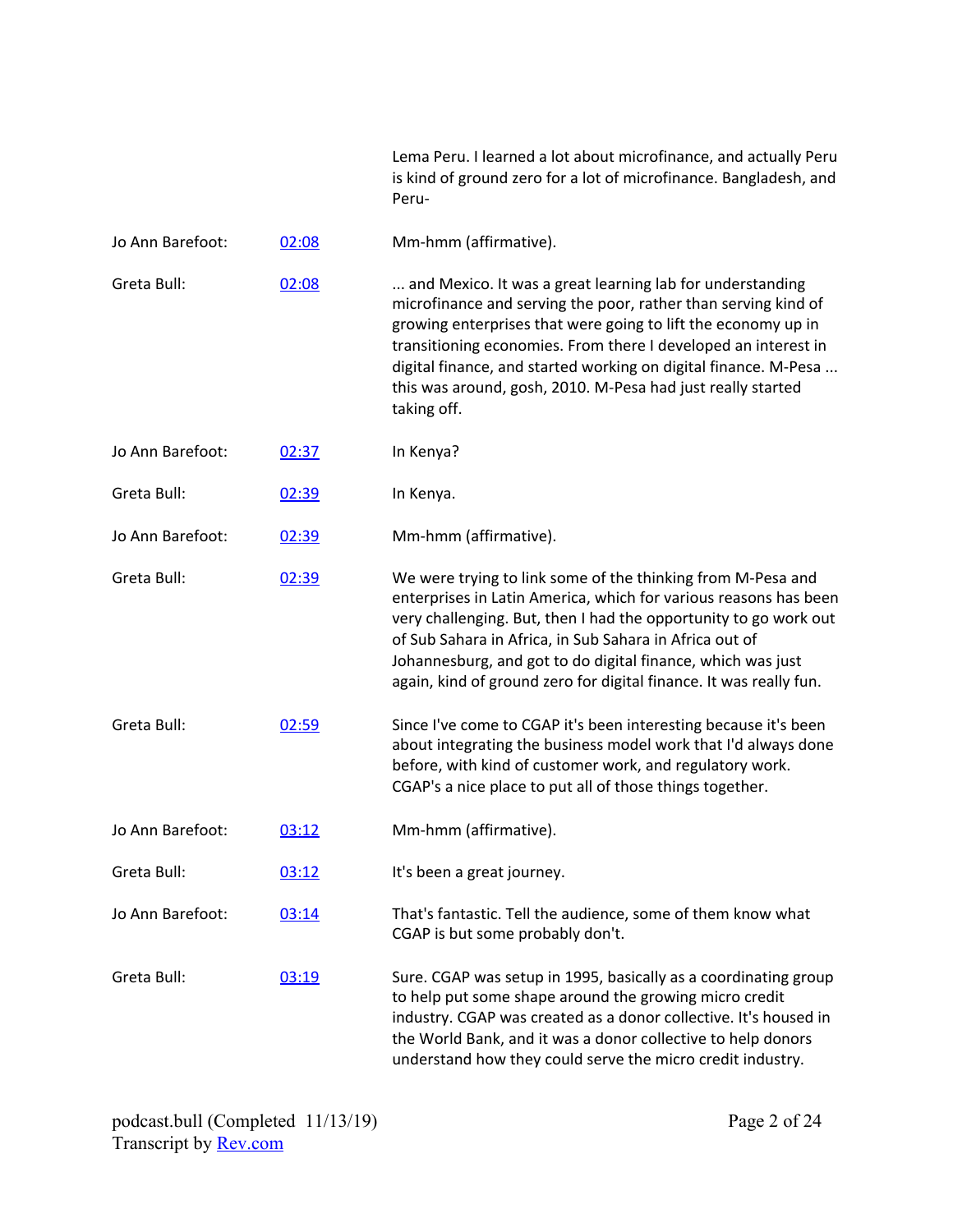Over time, micro credit turned into microfinance, then it turned into financial access, and then it turned into financial inclusion. Now, we're probably digital finance platforms and all of that. It's really evolved very rapidly overtime, but there are strands that kind of run through it. We now have 30 members-

| Including foundations, multilaterals, bilaterals, and still focused<br>on what financial services in technology can do to help improve                                                                                                                                |
|-----------------------------------------------------------------------------------------------------------------------------------------------------------------------------------------------------------------------------------------------------------------------|
|                                                                                                                                                                                                                                                                       |
|                                                                                                                                                                                                                                                                       |
|                                                                                                                                                                                                                                                                       |
|                                                                                                                                                                                                                                                                       |
|                                                                                                                                                                                                                                                                       |
|                                                                                                                                                                                                                                                                       |
|                                                                                                                                                                                                                                                                       |
| Yeah, exactly. You're at the cutting edge of a lot of the most<br>exciting things that have happened in the world in all this time.<br>Talk about where we are in the big vision of getting everyone                                                                  |
| Oh gosh. Well, this stuff kind of goes in cycles actually. I think it<br>really started  well, it started before microfinance. But,<br>understanding how you could serve the poor. I think we learned<br>a lot about what it took to serve the poor through the micro |
| Which was pretty low tech, at least in the beginning. Yeah.                                                                                                                                                                                                           |
|                                                                                                                                                                                                                                                                       |
|                                                                                                                                                                                                                                                                       |
|                                                                                                                                                                                                                                                                       |
|                                                                                                                                                                                                                                                                       |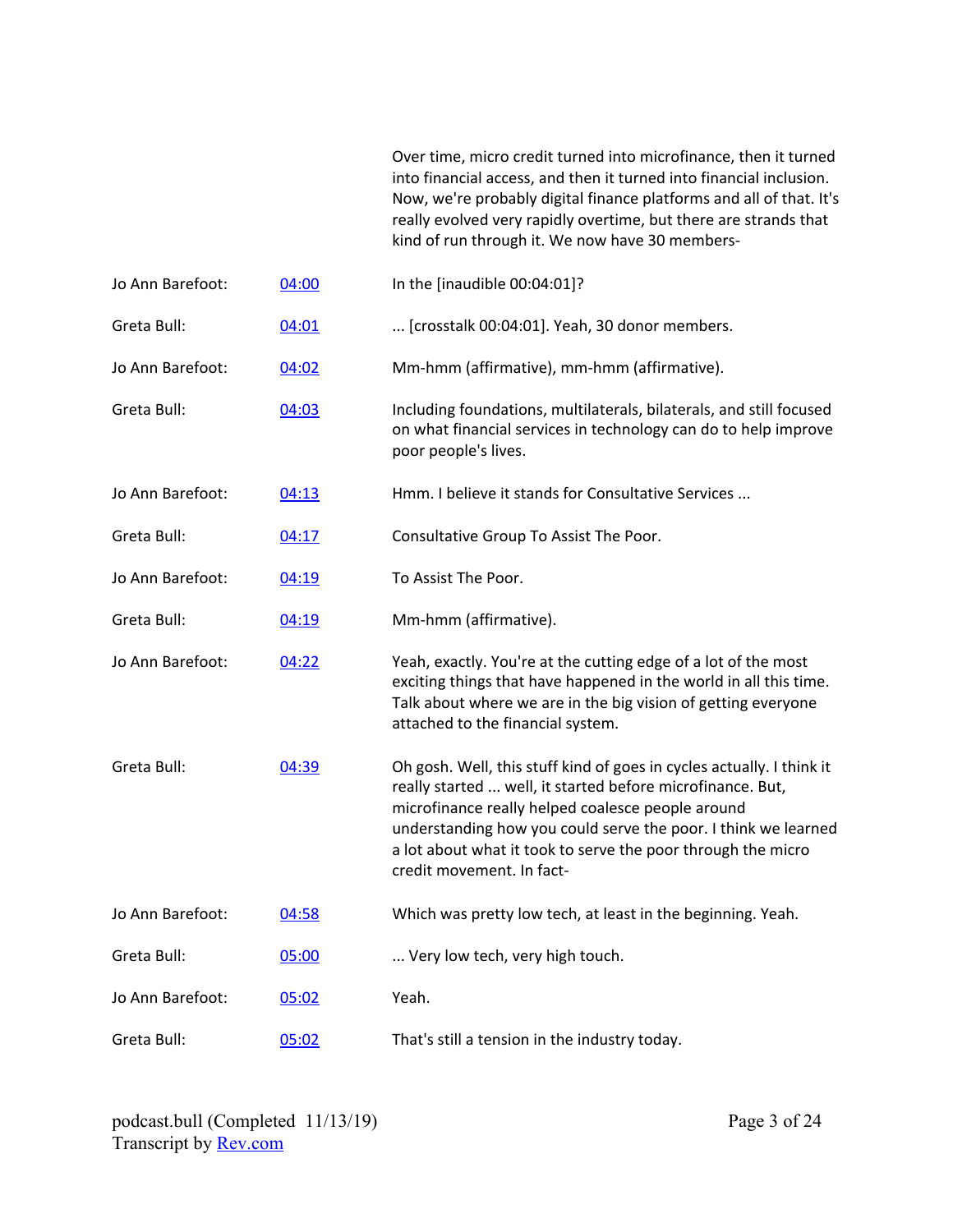| Jo Ann Barefoot: | 05:04 | Mm-hmm (affirmative).                                                                                                                                                                                                                                                                                                                                                                                                                                                                                                                                                                                                                                                                                                                        |
|------------------|-------|----------------------------------------------------------------------------------------------------------------------------------------------------------------------------------------------------------------------------------------------------------------------------------------------------------------------------------------------------------------------------------------------------------------------------------------------------------------------------------------------------------------------------------------------------------------------------------------------------------------------------------------------------------------------------------------------------------------------------------------------|
| Greta Bull:      | 05:06 | Actually, if you look at how M-Pesa started, M-Pesa started by<br>trying to solve a problem in microfinance, so there's a direct link<br>between microfinance and mobile financial services. That leads<br>to digital, so there's a thread that runs through the whole story.<br>We've learned stuff every step of the way, and I think we've<br>achieved a lot of as a collective, but there's still a long way to<br>go. What I'm interested in is how technology takes some of<br>those early business models, and make it possible to go mass<br>market, and down market so that we can provide services that<br>help poor people manage their lives, in a way that's affordable,<br>accessible, and speaks to the needs that they have. |
| Jo Ann Barefoot: | 05:51 | Yeah. We have a global audience in every part of the world, but<br>for the benefit of the US audience, I think it's important to get<br>people to step back and realize how instrumental the mobile<br>phone has been. Other parts of the world adopted mobile<br>phones before the US did, because we had a lot of landlines<br>here. Once that connection was made, that people had a phone,<br>then there was  I think it may have come in part from CGAP as<br>I've heard the story, that the light bulb went on, that you could<br>connect them to the financial system through that phone.                                                                                                                                             |
| Greta Bull:      | 06:34 | Mm-hmm (affirmative), so I think M-Pesa had a huge impact on<br>this industry. I think they did a couple things. I actually think the<br>technology pieces is in many ways, the less important part of it.<br>What M-Pesa did that was really important was a couple of<br>things. One, was to create an interface between the analog and<br>digital economies, which is a distribution network. If you look at<br>all of the innovation that's happened from M-Pesa through to<br>Alibaba, distribution is foundational to it. You have to be able to<br>get people's money into and out of the system.                                                                                                                                     |
| Jo Ann Barefoot: | 07:06 | Mm-hmm (affirmative).                                                                                                                                                                                                                                                                                                                                                                                                                                                                                                                                                                                                                                                                                                                        |
| Greta Bull:      | 07:07 | Kind of above that, there's a connectivity layer, or an<br>interconnectivity layer. You need transactions to flow through a<br>system that's large. Then, on top of that's kind of a data layer.<br>But, M-Pesa sort of figured out the unit economics of serving<br>poor people, because they had this large cash in, cash out<br>network that enabled you to digitize money.                                                                                                                                                                                                                                                                                                                                                               |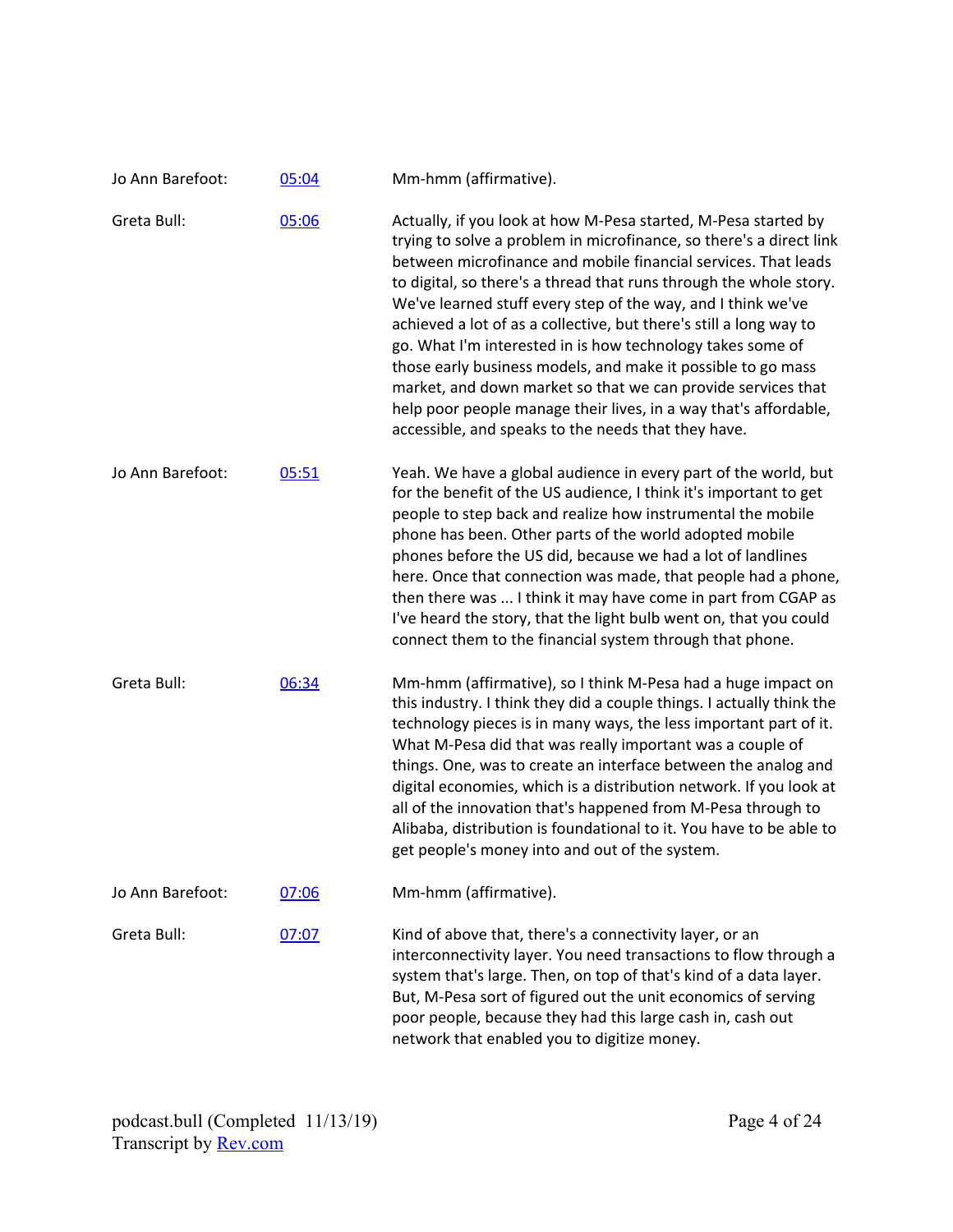| Jo Ann Barefoot: | 07:27 | Mm-hmm (affirmative).                                                                                                                                                                                                                                                                                                                                                                                                                                                                                                                                                                                                                                                                                                                                                                                                                                                                                                                                                                         |
|------------------|-------|-----------------------------------------------------------------------------------------------------------------------------------------------------------------------------------------------------------------------------------------------------------------------------------------------------------------------------------------------------------------------------------------------------------------------------------------------------------------------------------------------------------------------------------------------------------------------------------------------------------------------------------------------------------------------------------------------------------------------------------------------------------------------------------------------------------------------------------------------------------------------------------------------------------------------------------------------------------------------------------------------|
| Greta Bull:      | 07:28 | But, they also realized that it's really hard for a financial<br>institution to provide a bank account for somebody who earns<br>less than \$1.90 a day, it's just the economic stones stack up. In a<br>way, one of their other big innovations was to say, "Right, well<br>we'll manage that front end for you, and we'll keep the money<br>in a big float account," that then starts looking really attractive<br>for a bank. It started kind of pulling apart the financial service's<br>delivery model in a way, and delivered it through people who<br>could do it better, right? I think they showed that initial stage of<br>modularization, and now you're seeing that really turbocharged<br>with Fin. Tech coming in. I think it's technology, but I think this<br>distribution piece of it's actually really, really important. And<br>we're seeing all kinds of innovations around that, from Alibaba,<br>to Gojek, different kinds of ways of getting money into and out<br>of- |
| Jo Ann Barefoot: | 08:24 | What's Gojek?                                                                                                                                                                                                                                                                                                                                                                                                                                                                                                                                                                                                                                                                                                                                                                                                                                                                                                                                                                                 |
| Greta Bull:      | 08:25 | Gojek is a company in Indonesia they started, and you could<br>hail a ride, pay for it in cash, and then your change is sort of<br>kept as eMoney, right?                                                                                                                                                                                                                                                                                                                                                                                                                                                                                                                                                                                                                                                                                                                                                                                                                                     |
| Jo Ann Barefoot: | 08:36 | Mm-hmm (affirmative).                                                                                                                                                                                                                                                                                                                                                                                                                                                                                                                                                                                                                                                                                                                                                                                                                                                                                                                                                                         |
| Greta Bull:      | 08:37 | It's another way of getting cash into and out of the ecosystem.<br>There are a lot of different experiments with that digital analog<br>interface that are really important to reaching the mass market,<br>because people still don't have access to bank accounts, they<br>still don't have access to broadband, or data connections. And<br>so, we're working in pretty low capacity environments, and<br>having that final kind of high tech, high touch relationship with<br>your customers is pretty important. So, payments were a really<br>important part of building the new kind of digital ecosystems<br>that we're seeing emerge.                                                                                                                                                                                                                                                                                                                                                |
| Jo Ann Barefoot: | 09:13 | Yeah, they have been kind of the foundation layer.                                                                                                                                                                                                                                                                                                                                                                                                                                                                                                                                                                                                                                                                                                                                                                                                                                                                                                                                            |
| Greta Bull:      | 09:15 | Yep.                                                                                                                                                                                                                                                                                                                                                                                                                                                                                                                                                                                                                                                                                                                                                                                                                                                                                                                                                                                          |
| Jo Ann Barefoot: | 09:16 | Once you get that going, you can add onto it. So, how are you<br>feeling about the prospects going forward? It's a breathtakingly                                                                                                                                                                                                                                                                                                                                                                                                                                                                                                                                                                                                                                                                                                                                                                                                                                                             |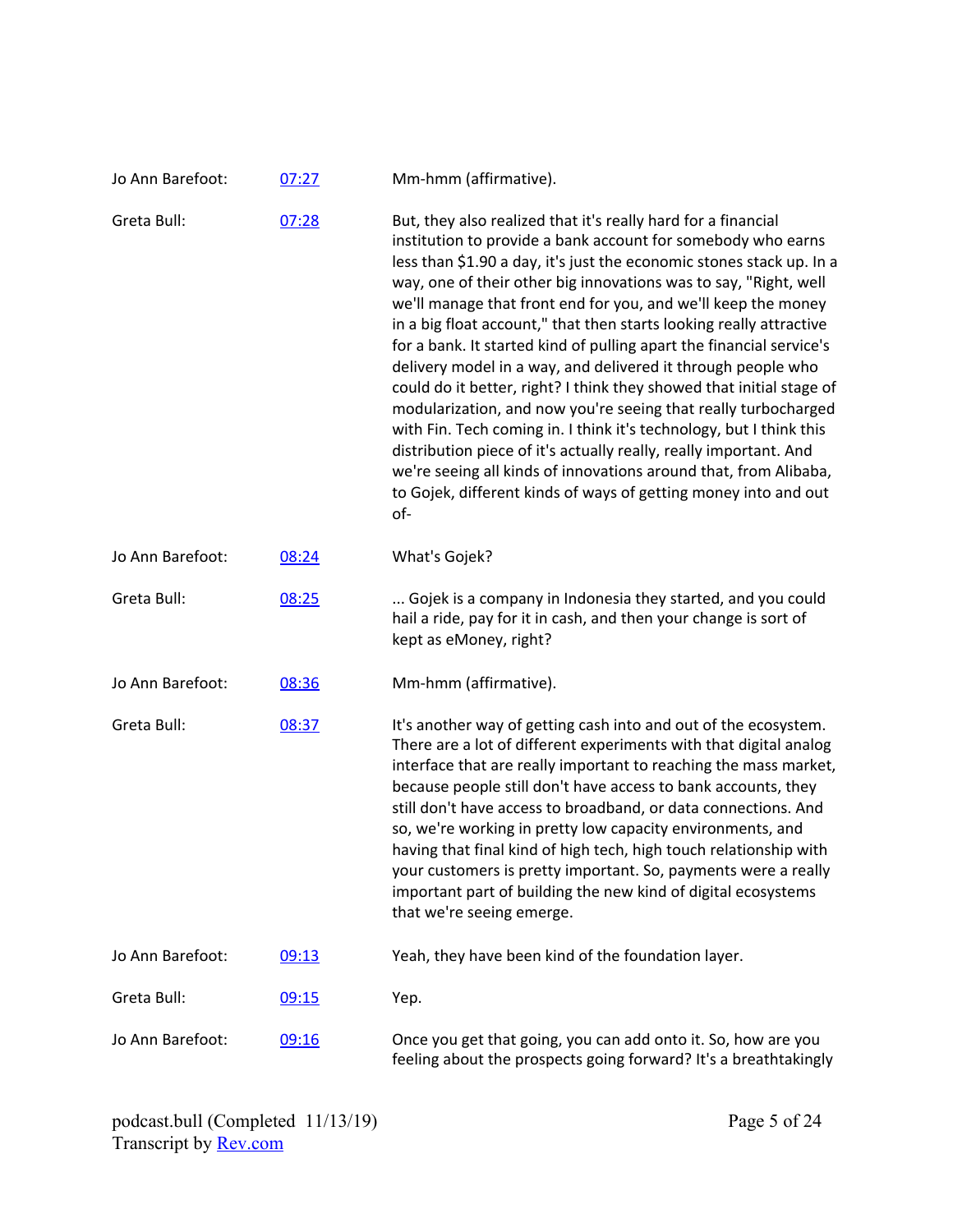|                  |              | ambitious and complex challenge. Where are we, what are you<br>worried about the most?                                                                                                                                                                                                                                                                                                                                                                                                                                                                                                                                                                                                                                                                                                                                                                                                         |
|------------------|--------------|------------------------------------------------------------------------------------------------------------------------------------------------------------------------------------------------------------------------------------------------------------------------------------------------------------------------------------------------------------------------------------------------------------------------------------------------------------------------------------------------------------------------------------------------------------------------------------------------------------------------------------------------------------------------------------------------------------------------------------------------------------------------------------------------------------------------------------------------------------------------------------------------|
| Greta Bull:      | 09:34        | Oh, yeah, okay. We're already  well, okay. We've been at this<br>as an industry for a long time, but we started counting people's<br>access to bank accounts in 2011 with the Findex, which is a<br>survey that the World Bank runs in about 140 countries globally.                                                                                                                                                                                                                                                                                                                                                                                                                                                                                                                                                                                                                           |
| Jo Ann Barefoot: | 09:51        | We have a link to this in the show notes for people who want to<br>look it up [crosstalk 00:09:53].                                                                                                                                                                                                                                                                                                                                                                                                                                                                                                                                                                                                                                                                                                                                                                                            |
| Greta Bull:      | 09:53        | Perfect. It's an amazing dataset. You can play around with it,<br>and there's a lot of learning still to be had from that dataset.<br>But, what the Findex enables us to do is really measure a few<br>things around access to accounts, and that could be a bank<br>account, it could be a mobile wallet, usage of accounts, and<br>some factors around whether people have financial health, but<br>mostly it's around access and usage.                                                                                                                                                                                                                                                                                                                                                                                                                                                     |
| Greta Bull:      | 10:20        | Actually, we've come a long way. In 2011 when it was first<br>measured, about 51% of people worldwide had access to an<br>account. By 2017, which was the third iteration of the dataset,<br>69% of people worldwide had access to an account. That's<br>about 1.2 billion people, that is a lot of people with access to<br>accounts who hadn't had it before. We've come a long way on<br>access. We still have some challenges on usage, so about 25% of<br>those accounts aren't being used. But, if you think about it,<br>financial services are complex. If you want to vaccinate people,<br>you just have to get logistically organized, get the vaccine out,<br>and administer it. Financial services involves business models, it<br>involves regulation, it involves people's behavior, and changing<br>behavior. And frankly, cash is a pretty good technology for many<br>people. |
| Greta Bull:      | <u>11:15</u> | I'm pretty optimistic about how far we've come. We still do-                                                                                                                                                                                                                                                                                                                                                                                                                                                                                                                                                                                                                                                                                                                                                                                                                                   |
| Jo Ann Barefoot: | 11:19        | I mean, it's a stunning-                                                                                                                                                                                                                                                                                                                                                                                                                                                                                                                                                                                                                                                                                                                                                                                                                                                                       |
| Greta Bull:      | 11:20        | It is.                                                                                                                                                                                                                                                                                                                                                                                                                                                                                                                                                                                                                                                                                                                                                                                                                                                                                         |
| Jo Ann Barefoot: | 11:21        | It's a stunning achievement.                                                                                                                                                                                                                                                                                                                                                                                                                                                                                                                                                                                                                                                                                                                                                                                                                                                                   |
| Greta Bull:      | 11:22        | Yeah.                                                                                                                                                                                                                                                                                                                                                                                                                                                                                                                                                                                                                                                                                                                                                                                                                                                                                          |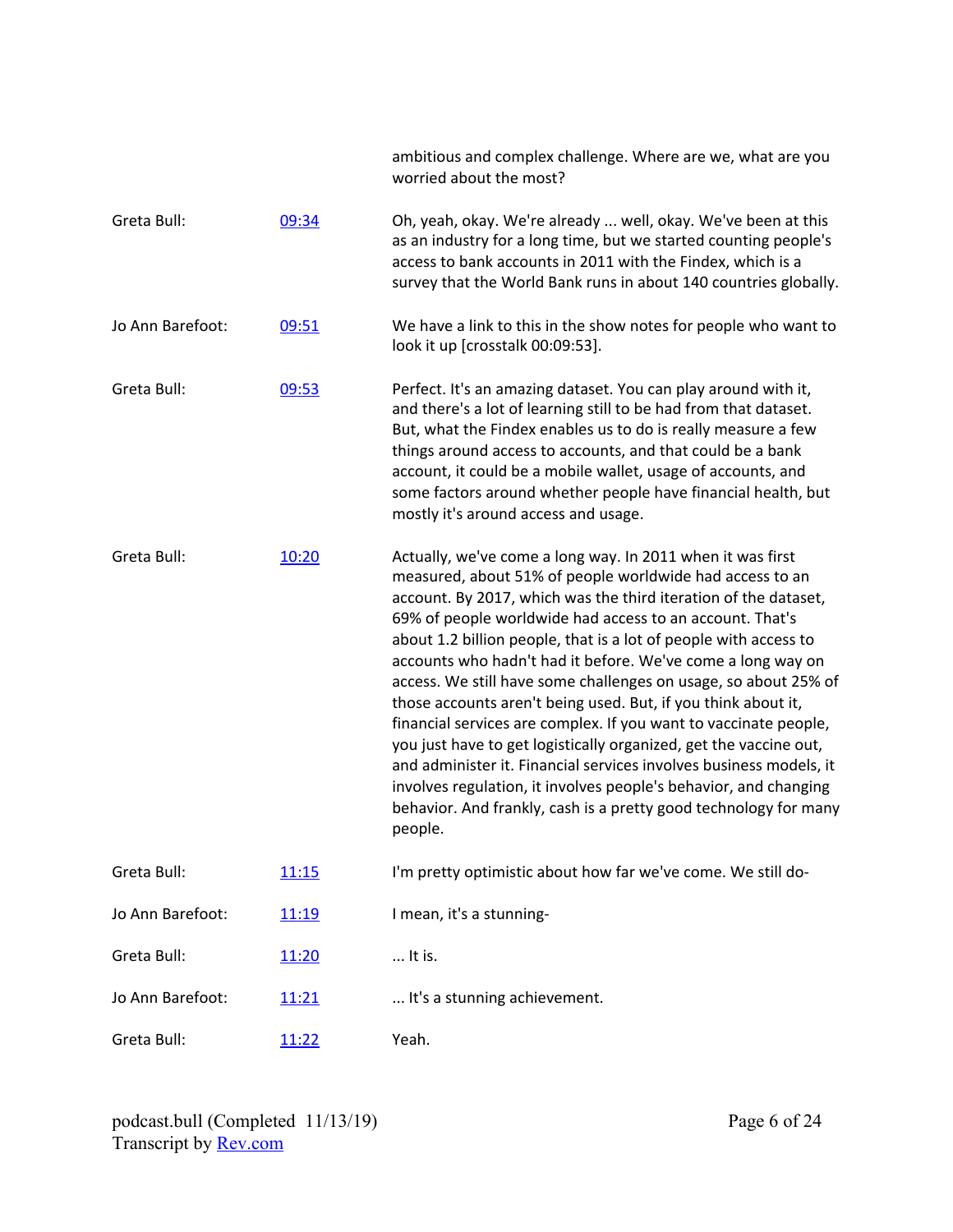| Jo Ann Barefoot: | 11:23 | There's just no doubt about it.                                                                                                                                                                                                                                                                                                                                                                                                                                                                                                                                                                                                                                                                                                                        |
|------------------|-------|--------------------------------------------------------------------------------------------------------------------------------------------------------------------------------------------------------------------------------------------------------------------------------------------------------------------------------------------------------------------------------------------------------------------------------------------------------------------------------------------------------------------------------------------------------------------------------------------------------------------------------------------------------------------------------------------------------------------------------------------------------|
| Greta Bull:      | 11:24 | It really is. We still have a challenge, we've got 1.7 billion people<br>who remain unbanked, and so there's still work to do there.<br>We've got a gender gap that's pretty significant, and really<br>persistent. It's been nine percent in every single Findex. We still<br>have some work to do on that, rural's a problem. And so, the<br>way I like to think about it is, since we started focusing on this<br>goal we've picked off the low hanging fruit, right? We've got<br>people in that were relatively easy to get in. China's a big part of<br>that number, India is a big part of that number. But, we've also<br>seen countries in East Africa do really well, the M-Pesa<br>phenomenon spread to West Africa. It's everywhere, yeah. |
| Jo Ann Barefoot: | 12:06 | In Latin America.                                                                                                                                                                                                                                                                                                                                                                                                                                                                                                                                                                                                                                                                                                                                      |
| Greta Bull:      | 12:07 | Latin America.                                                                                                                                                                                                                                                                                                                                                                                                                                                                                                                                                                                                                                                                                                                                         |
| Jo Ann Barefoot: | 12:08 | Mm-hmm (affirmative).                                                                                                                                                                                                                                                                                                                                                                                                                                                                                                                                                                                                                                                                                                                                  |
| Greta Bull:      | 12:09 | We've seen big moves across the globe in this stuff. But, there<br>are challenges. We have countries  And, the challenges come<br>in distinct buckets, actually. I would say countries with poor<br>regulatory frameworks, there's a really clear set of countries<br>that fall in that bucket. And guess what? They didn't move as<br>well in the Findex as others. Conflict affected countries, also a<br>challenge. Women remain a challenge, as I said. And rural<br>households, where it's just really hard to get that analog to<br>digital interface out in a cost effective way.                                                                                                                                                               |
| Greta Bull:      | 12:47 | I think we've done the stuff that we know, we had a sort of<br>formula for getting access out to people. And now, I think it's<br>much more of the harder things to do. But, I think we know<br>what needs to be done, and we can get there with a lot of these<br>places.                                                                                                                                                                                                                                                                                                                                                                                                                                                                             |
| Jo Ann Barefoot: | 13:03 | Talk about that, what are the most important strategies for<br>that?                                                                                                                                                                                                                                                                                                                                                                                                                                                                                                                                                                                                                                                                                   |
| Greta Bull:      | 13:07 | Well, I think the first one is getting the regulatory environment<br>right. If you look-                                                                                                                                                                                                                                                                                                                                                                                                                                                                                                                                                                                                                                                               |
| Jo Ann Barefoot: | 13:11 | That's music to my ears.                                                                                                                                                                                                                                                                                                                                                                                                                                                                                                                                                                                                                                                                                                                               |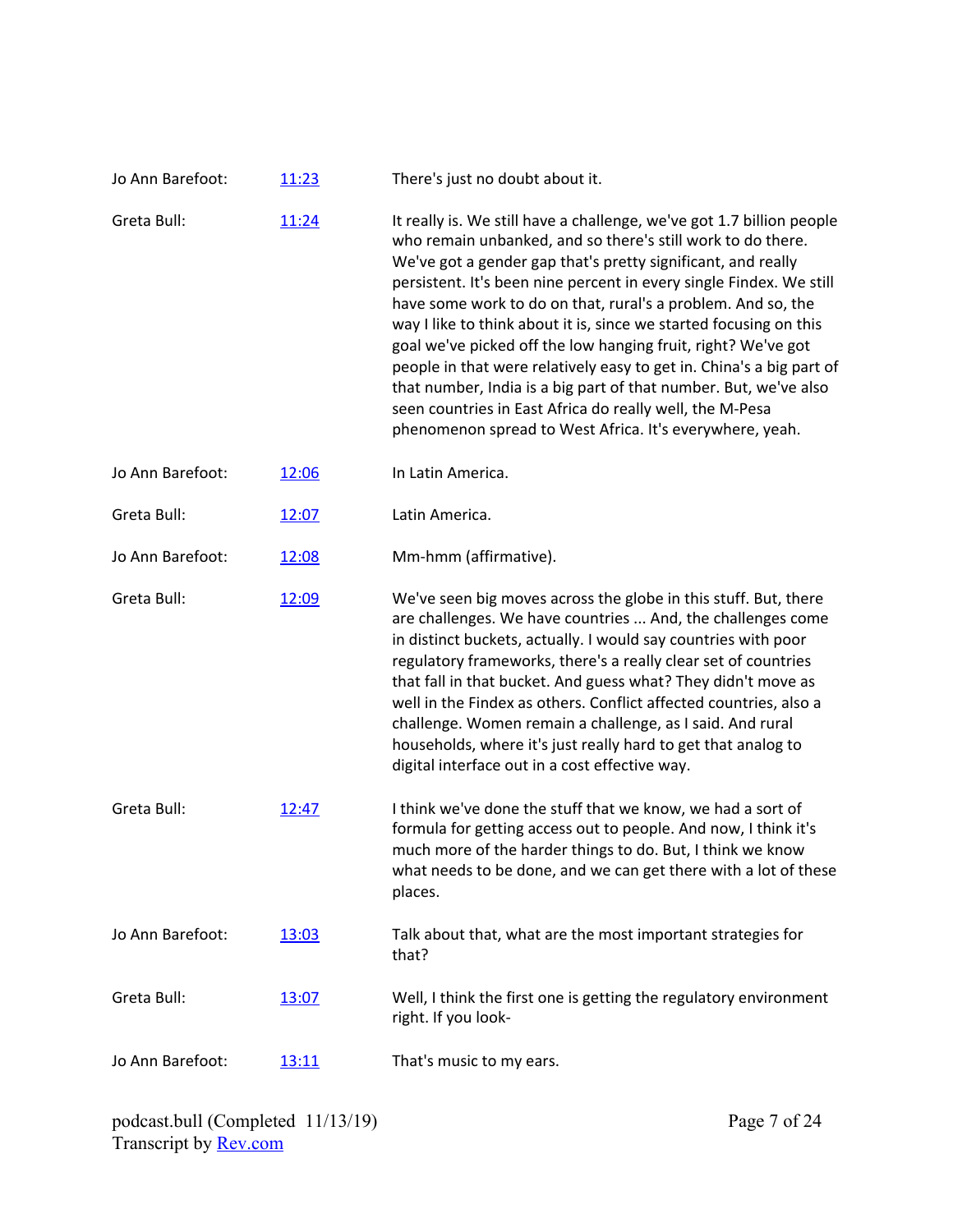| Greta Bull:      | 13:12 | Yep.                                                                                                                                                                                                                                                                                                                                                                                                                                                                                                                                                                                                                                                                                                                                                                                                                                                                                                                                             |
|------------------|-------|--------------------------------------------------------------------------------------------------------------------------------------------------------------------------------------------------------------------------------------------------------------------------------------------------------------------------------------------------------------------------------------------------------------------------------------------------------------------------------------------------------------------------------------------------------------------------------------------------------------------------------------------------------------------------------------------------------------------------------------------------------------------------------------------------------------------------------------------------------------------------------------------------------------------------------------------------|
| Jo Ann Barefoot: | 13:12 | You know? People forget that if we don't get that right, we're<br>not going to get any of it right, in my opinion.                                                                                                                                                                                                                                                                                                                                                                                                                                                                                                                                                                                                                                                                                                                                                                                                                               |
| Greta Bull:      | 13:18 | Yeah, and trying to find  If you look at the remaining 1.7 billion<br>unbanked, nearly half come from just seven countries. So<br>Bangladesh, China, India, Indonesia, Mexico, Nigeria, and<br>Pakistan. Now, there are varying reasons why those countries fit<br>into that bucket. Some, it's just the size of the population.<br>Others, it might be a regulatory thing. But, if I take the case of<br>Nigeria, right? So Nigeria made a very different decision from<br>other African countries, that they were not going to let mobile<br>network operators play. Well, in Africa the story has been up till<br>now, about mobile network operators, and you can see it in the<br>numbers. Nigeria's increase in account access I think went up<br>maybe 33% from 2011 to 2017. If you take a group of countries<br>where they did have good regulatory frameworks in place, it<br>went up two and a half times. There's a huge difference. |
| Greta Bull:      | 14:14 | Ethiopia is another country where it's just been really difficult<br>for, well they just haven't had the regulatory framework at all<br>really, for this sort of thing, and a very heavy state involvement.<br>So you've seen modest improvements in access, but not earth<br>shattering improvements in access. That's what you've seen in<br>East Africa, and increasingly in other parts of Africa. I think the<br>regulatory framework is a pretty clear one, and now we're<br>seeing it in, Nigeria's now got new regulations on essentially<br>payments banks in the same way that India did things, Ethiopia<br>is really looking at reform. And so, we're seeing those big<br>countries that still have challenges coming along.                                                                                                                                                                                                         |
| Greta Bull:      | 14:53 | If you look at countries like Bangladesh falls in this category,<br>Pakistan, and actually Nigeria as well. The gender gap is<br>enormous, so between those three countries, the gender gap is<br>between 24 and 29%. That's huge. You could actually improve<br>the access gap just by getting women on board, right? There are<br>ways that we can kind of look at this and start tackling the next<br>wave of the challenge in different ways.                                                                                                                                                                                                                                                                                                                                                                                                                                                                                                |
| Jo Ann Barefoot: | 15:22 | Mm-hmm (affirmative).                                                                                                                                                                                                                                                                                                                                                                                                                                                                                                                                                                                                                                                                                                                                                                                                                                                                                                                            |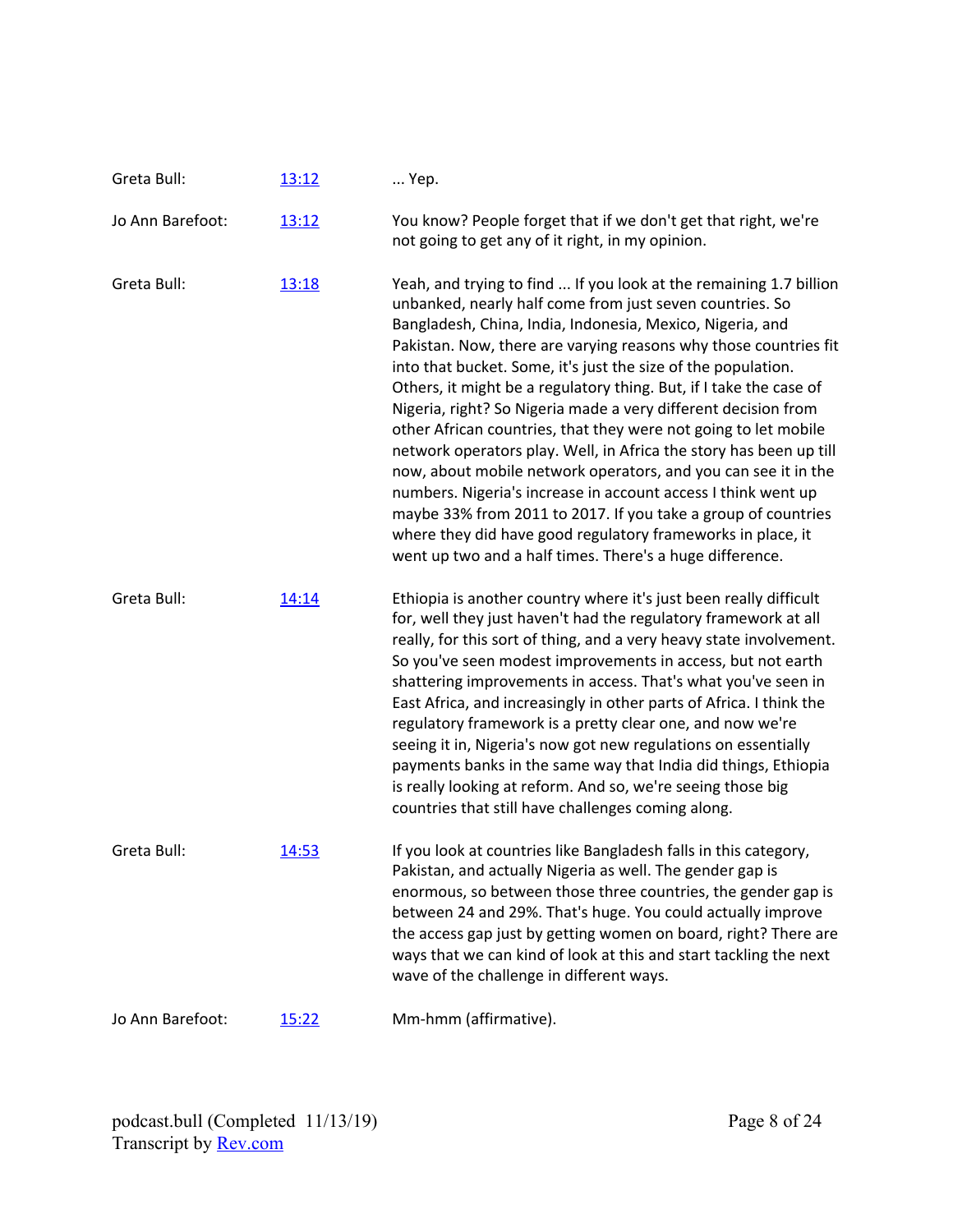| Greta Bull:      | 15:23 | I think regulation will be part of it, but then there's just<br>there's some social norm issues, especially around gender that<br>we have to deal with. There are business model issues, so I think<br>most of the MNO's operating in Sub Sahara in Africa now have a<br>business model that works. But, the challenge is to layer other<br>services on so it continues to work. That's been a pretty big<br>challenge, right? I think the business models are evolving, we're<br>seeing new business models coming in. But, serving people who<br>earn very little money is just a tough equation to make work. I<br>think we've got a job to do to sort of help figure out what works<br>and what doesn't for that population. But at the same time, we<br>also have a really important job to do to put in the protections. |
|------------------|-------|--------------------------------------------------------------------------------------------------------------------------------------------------------------------------------------------------------------------------------------------------------------------------------------------------------------------------------------------------------------------------------------------------------------------------------------------------------------------------------------------------------------------------------------------------------------------------------------------------------------------------------------------------------------------------------------------------------------------------------------------------------------------------------------------------------------------------------|
| Jo Ann Barefoot: | 16:09 | Yeah.                                                                                                                                                                                                                                                                                                                                                                                                                                                                                                                                                                                                                                                                                                                                                                                                                          |
| Greta Bull:      | 16:10 | And, make sure that you've got the kind of regulatory eyes on<br>the problem at the other end, from both a supervisory<br>perspective to make sure the wheels aren't falling off, or that<br>you're getting bubbles, which we're seeing in some places on<br>the credit side. But, also to make sure that consumers really are<br>protected.                                                                                                                                                                                                                                                                                                                                                                                                                                                                                   |
| Jo Ann Barefoot: | 16:28 | What are the keys to that?                                                                                                                                                                                                                                                                                                                                                                                                                                                                                                                                                                                                                                                                                                                                                                                                     |
| Greta Bull:      | 16:32 | Well, I think the first part of the problem is measuring it. If you<br>look at what's happened in digital credit in East Africa, it's kind<br>of stunning actually. I took a look at this last year, and I was<br>looking at data that had been published on Zambia. If you look<br>at the growth of digital credit in Zambia, it's quite remarkable.<br>Digital credit started there in around December 2015, January<br>2016. By the time you got to the third quarter of 2018, 40% of<br>all credit in the market by volume dispersed in that quarter was<br>digital credit. That was mostly to low income households.                                                                                                                                                                                                      |
| Greta Bull:      | 17:15 | I checked around because digital credit's been around in Kenya,<br>Tanzania, other parts of East Africa for a lot longer, nobody has<br>any data on what the actual scope of it is in those markets. I<br>want to be really clear, I'm not trashing digital credit.                                                                                                                                                                                                                                                                                                                                                                                                                                                                                                                                                            |
| Jo Ann Barefoot: | 17:31 | Mm-hmm (affirmative).                                                                                                                                                                                                                                                                                                                                                                                                                                                                                                                                                                                                                                                                                                                                                                                                          |
| Greta Bull:      | 17:31 | I actually think it's a good thing in many ways. If you took that<br>away it would be like taking people's credit cards away here.                                                                                                                                                                                                                                                                                                                                                                                                                                                                                                                                                                                                                                                                                             |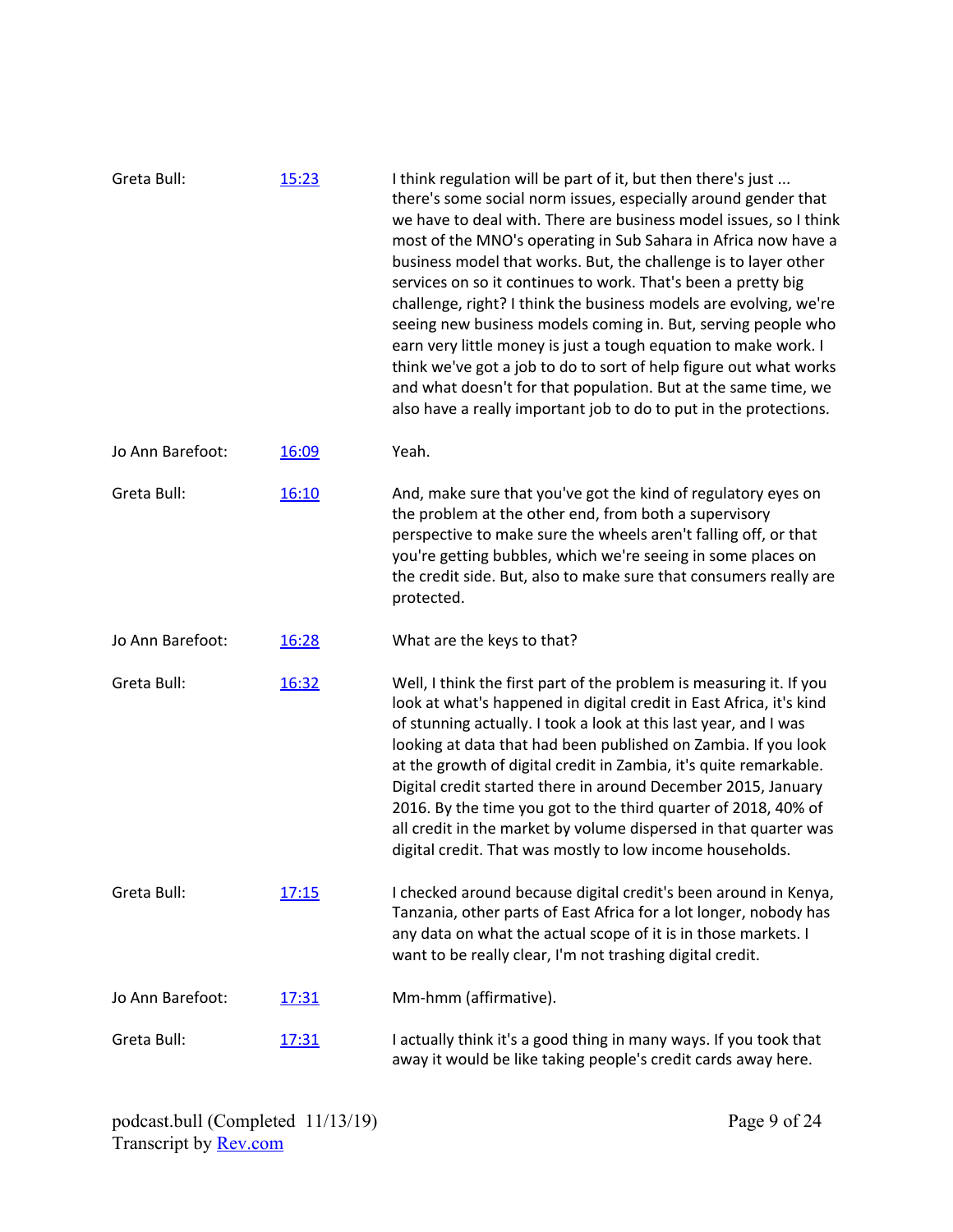|                  |              | But, if regulators don't actually know how big it is, it's very hard<br>to think of appropriate policy choices for managing it, and<br>making sure that you also have productive credit that's being<br>made available. I think a big part of the challenge in emerging<br>markets, particularly from the regulatory and policy side is just<br>not great information.                                                                                                                                                                                                                                                                                                                                                                                                                                                                                                                                                         |
|------------------|--------------|--------------------------------------------------------------------------------------------------------------------------------------------------------------------------------------------------------------------------------------------------------------------------------------------------------------------------------------------------------------------------------------------------------------------------------------------------------------------------------------------------------------------------------------------------------------------------------------------------------------------------------------------------------------------------------------------------------------------------------------------------------------------------------------------------------------------------------------------------------------------------------------------------------------------------------|
| Greta Bull:      | 18:03        | Once you have the information, then you have to start making<br>choices about what to do with it. And then, there are issues<br>around resource, there are issues around capabilities, although I<br>do know some very capable supervisors and central bankers in<br>many parts of the world, they often just don't have the<br>resources. And then, technology. The firms that are delivering<br>these services are racing ahead with new technologies. The<br>resource constraints in some of the regulatory bodies means<br>that it's very hard for them to keep pace. As a donor collective, I<br>think we have a lot to do, to make sure that donors stay<br>connected to building out that capability on the regulatory side.<br>Both to make sure the system remains robust, and helps deliver<br>those financial services in a way that improve people's lives.<br>But, also to make sure the consumers are protected. |
| Jo Ann Barefoot: | 18:59        | You hear a good bit of talk and optimism, and I share a lot of it,<br>that this resource constraint and capacity issue in countries like<br>these, may benefit from being able to start from scratch almost.<br>Not totally from scratch obviously, but that there's a<br>leapfrogging into more tech enabled regulation, almost by<br>necessity because there's no other way to keep up with the<br>change, and that maybe new models will emerge there. Does<br>that make sense to you? You're looking skeptical.                                                                                                                                                                                                                                                                                                                                                                                                            |
| Greta Bull:      | 19:39        | I would love to think that, that was the case, but I think there's<br>just generally a resource constraint.                                                                                                                                                                                                                                                                                                                                                                                                                                                                                                                                                                                                                                                                                                                                                                                                                    |
| Jo Ann Barefoot: | 19:43        | Mm-hmm (affirmative).                                                                                                                                                                                                                                                                                                                                                                                                                                                                                                                                                                                                                                                                                                                                                                                                                                                                                                          |
| Greta Bull:      | <u>19:44</u> | First of all, you have to have money to invest in the tech.                                                                                                                                                                                                                                                                                                                                                                                                                                                                                                                                                                                                                                                                                                                                                                                                                                                                    |
| Jo Ann Barefoot: | 19:47        | Yeah.                                                                                                                                                                                                                                                                                                                                                                                                                                                                                                                                                                                                                                                                                                                                                                                                                                                                                                                          |
| Greta Bull:      | 19:47        | You have to have an ability for providers to connect to your tech<br>and upload reports. You have to be able to structure the data,<br>and be clear about what you're looking for. That requires<br>people who can do that. People who can manage those                                                                                                                                                                                                                                                                                                                                                                                                                                                                                                                                                                                                                                                                        |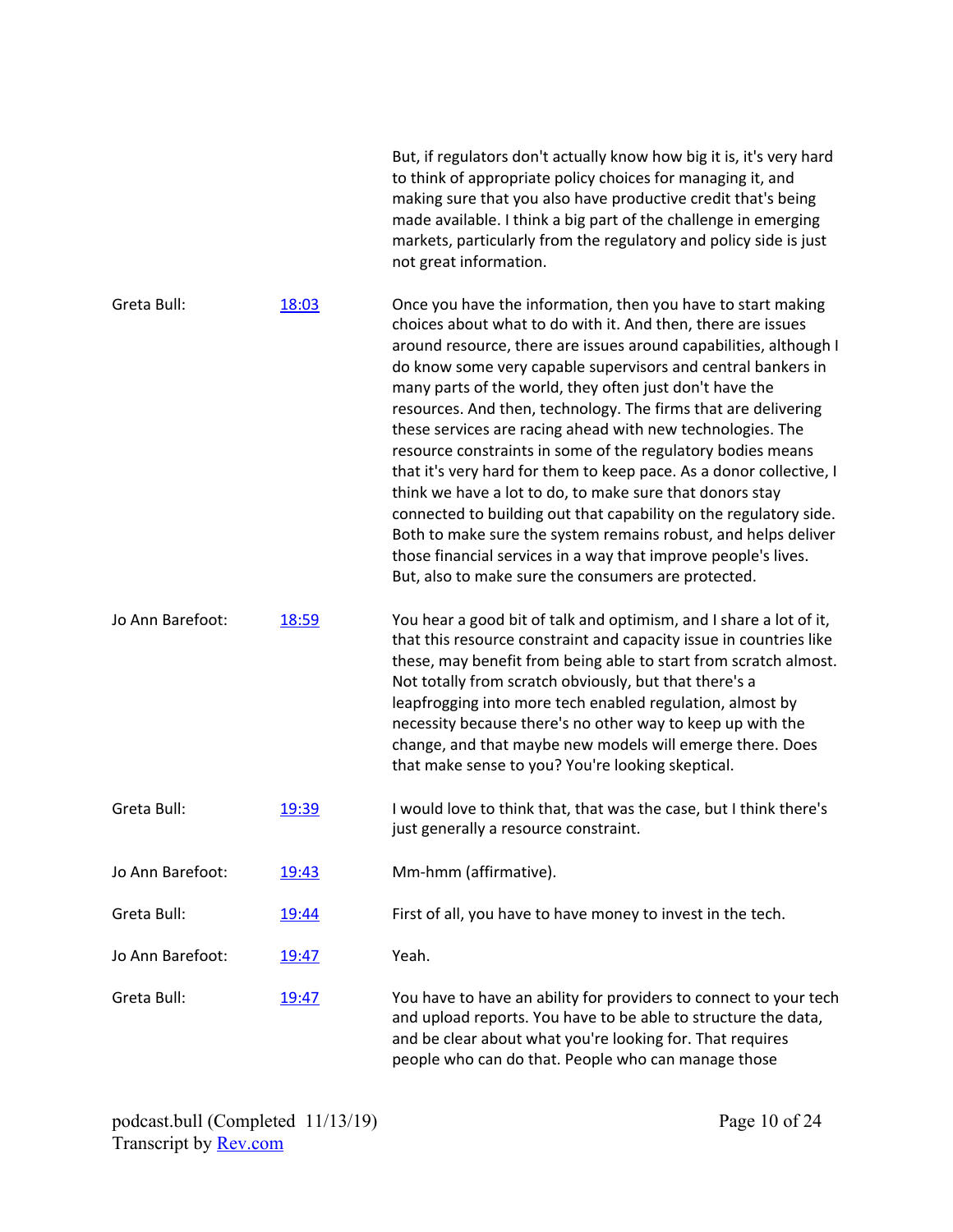|                  |       | processes, and part of the problem is we just don't have enough<br>people in some of these regulatory agencies.                                                                                                                                                                                                                                                                                                                                                                                                                                                                                                                                                                                                                  |
|------------------|-------|----------------------------------------------------------------------------------------------------------------------------------------------------------------------------------------------------------------------------------------------------------------------------------------------------------------------------------------------------------------------------------------------------------------------------------------------------------------------------------------------------------------------------------------------------------------------------------------------------------------------------------------------------------------------------------------------------------------------------------|
| Greta Bull:      | 20:07 | I think the other thing, and this is an interesting almost opposite<br>of the US where you have this proliferation of regulatory<br>agencies, which is bewildering to those of us who work in<br>emerging markets. We actually tend to have too few, or actually<br>turf battles between regulatory agencies. So, a classic case is<br>where you'll get a central bank that says, "Okay, I'm supervising<br>digital financial services under a limited license." And, a<br>telecommunication's authority who says, "Wait a minute, those<br>are mobile network operators, I own them." And so, you have<br>this kind of tug of war in some markets, and I've seen it actually<br>really create a ton of conflict in some places. |
| Greta Bull:      | 20:47 | It's a very different kind of problem, but then you need to think<br>about competition authorities, you need to think about data<br>protection and privacy, which is a huge emerging issue. You<br>need to think about consumer protection, and in often case you<br>have an authority, but it's not super empowered, it's not very<br>well resourced, and you get these turf battles, right? I think, I<br>would love to think that we could leapfrog in a lot of our<br>markets, and maybe that will happen. But, I think the resource<br>constraint is real, and that's going to limit a lot of what we can<br>do.                                                                                                            |
| Greta Bull:      | 21:22 | That said, there are bright spots. If I want to think about data<br>for example, like one of the best central banks from a data<br>perspective in my experience is Peru. They have amazing data<br>on what's going on in their credit markets. You can go in, and<br>you can sort it, and you can really see how it's evolved<br>overtime, and you can see that there's a serious micro credit<br>industry in there, and there's a lot of SME lending too. There are<br>models out there in emerging markets, it's just a question of<br>how we get there.                                                                                                                                                                       |
| Jo Ann Barefoot: | 21:50 | What are your thoughts on how we could, we collectively could<br>help everyone not have to reinvent that wheel? There needs to<br>be  So, I mentioned I founded a nonprofit called The Alliance<br>For Innovative Regulation.                                                                                                                                                                                                                                                                                                                                                                                                                                                                                                    |
| Greta Bull:      | 22:07 | Mm-hmm (affirmative).                                                                                                                                                                                                                                                                                                                                                                                                                                                                                                                                                                                                                                                                                                            |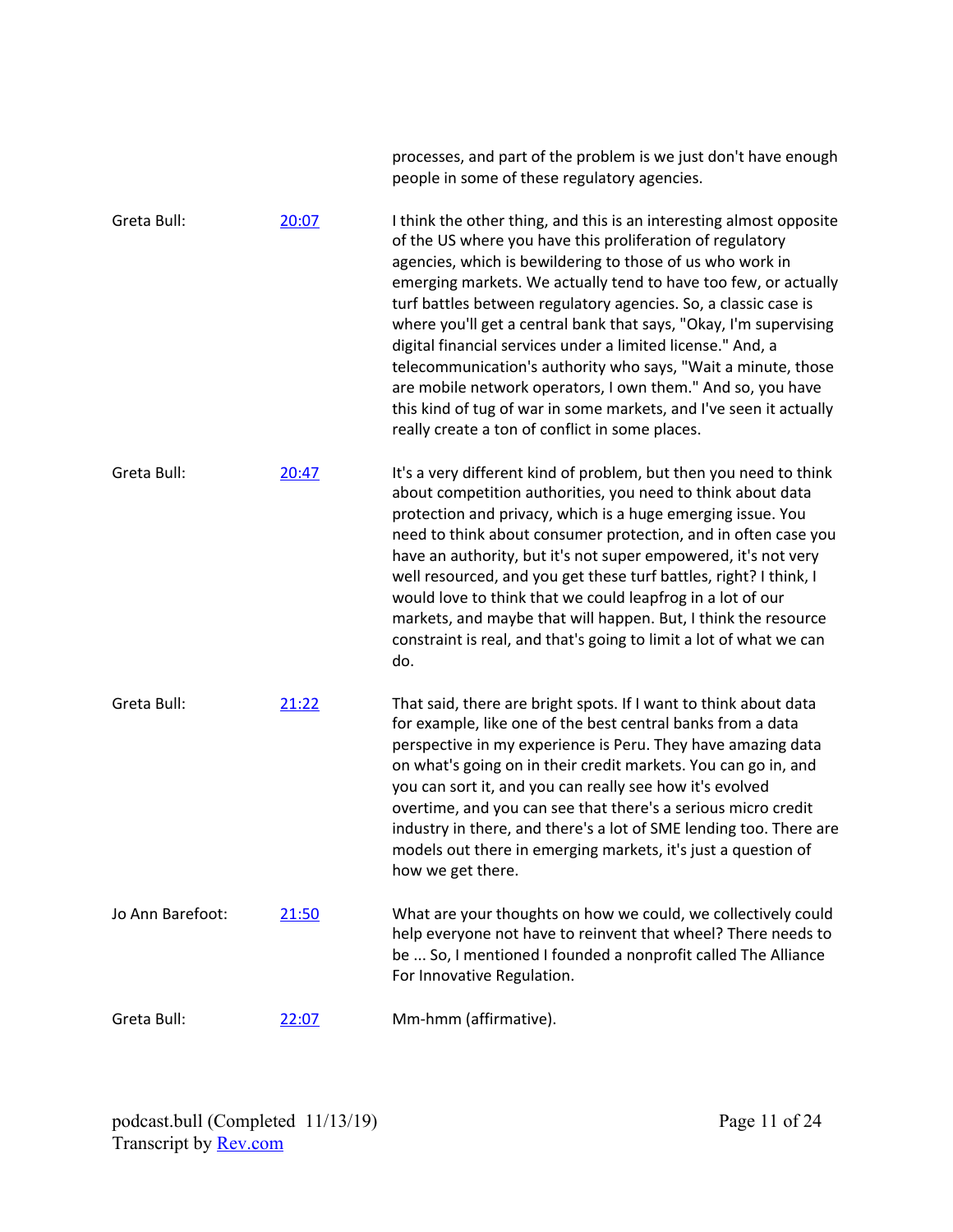| Jo Ann Barefoot: | 22:08 | What are the things that we are pondering as, who's going to<br>take the lead in creating interoperable information standards<br>that we could begin to bring into some of this work, and open<br>code approach, and let people learn and build on top of what<br>others have done?                                                                                                                                                                                                                                                                                                                                                                                                                                 |
|------------------|-------|---------------------------------------------------------------------------------------------------------------------------------------------------------------------------------------------------------------------------------------------------------------------------------------------------------------------------------------------------------------------------------------------------------------------------------------------------------------------------------------------------------------------------------------------------------------------------------------------------------------------------------------------------------------------------------------------------------------------|
| Greta Bull:      | 22:30 | Yeah.                                                                                                                                                                                                                                                                                                                                                                                                                                                                                                                                                                                                                                                                                                               |
| Jo Ann Barefoot: | 22:31 | Isn't that the model we should try for?                                                                                                                                                                                                                                                                                                                                                                                                                                                                                                                                                                                                                                                                             |
| Greta Bull:      | 22:34 | I talked about this stack before.                                                                                                                                                                                                                                                                                                                                                                                                                                                                                                                                                                                                                                                                                   |
| Jo Ann Barefoot: | 22:35 | Yeah.                                                                                                                                                                                                                                                                                                                                                                                                                                                                                                                                                                                                                                                                                                               |
| Greta Bull:      | 22:36 | Where you have distribution at the bottom, interconnectivity in<br>the middle layer, and data at the top.                                                                                                                                                                                                                                                                                                                                                                                                                                                                                                                                                                                                           |
| Jo Ann Barefoot: | 22:40 | Mm-hmm (affirmative).                                                                                                                                                                                                                                                                                                                                                                                                                                                                                                                                                                                                                                                                                               |
| Greta Bull:      | 22:41 | I think that's actually crucial to understanding where we are.<br>We've struggled even on payment's interoperability in places<br>like Africa. The biggest challenge we have in Africa is<br>fragmentation, both within markets, and between markets.<br>Digital finance, all of this stuff is about scale. The average adult<br>population in a Sub Saharan African country is 18 million<br>people, so it's not very big. If you get caught up in discussions<br>between mobile network operators competing with banks not<br>wanting to interconnect, you don't even have the data flows.<br>We're not even talking about standards yet, we're just trying to<br>get everybody around a table to agree to do it. |
| Greta Bull:      | 23:22 | I think there's a  And to be fair, a lot of progress has been<br>made on this. But, there's still a lot more. It's about kind of<br>cracking people's minds open. Once you get to the payment's<br>interoperability, then you need to talk about data<br>interoperability, you need to talk about cyber security, and<br>standards around that. I mean, it's a whole can of worms. I think<br>most people put that in the too hard to deal with box in<br>emerging markets, and just hope it doesn't go horribly wrong.                                                                                                                                                                                             |
| Jo Ann Barefoot: | 23:47 | Mm-hmm (affirmative).                                                                                                                                                                                                                                                                                                                                                                                                                                                                                                                                                                                                                                                                                               |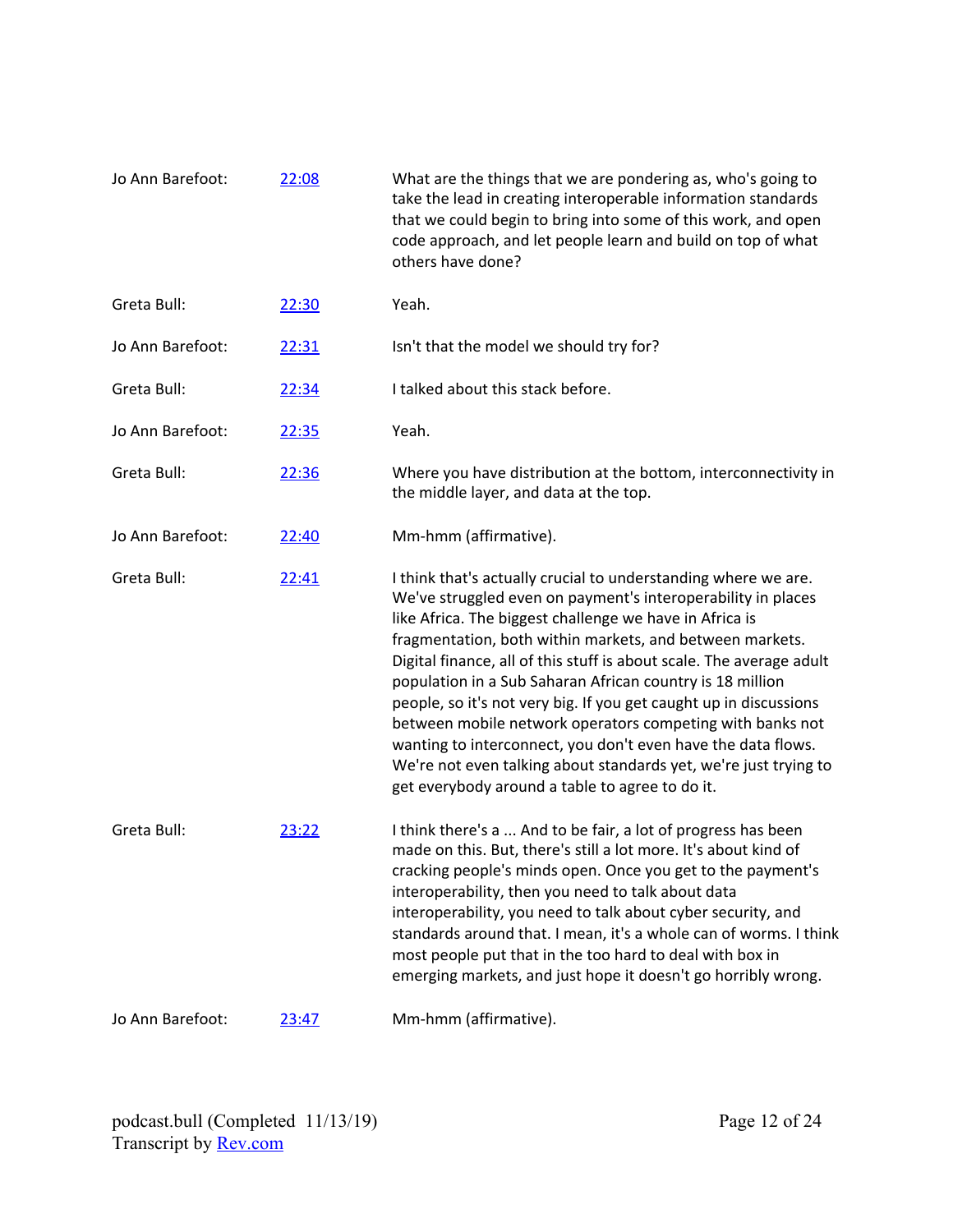| Greta Bull:      | 23:48        | We've been really advocating on cyber security, that it's<br>something that we all need to collectively pay more attention<br>to. But, data standards I think will be just as important as<br>payments interoperability standards.                                                                                                                                                                              |
|------------------|--------------|-----------------------------------------------------------------------------------------------------------------------------------------------------------------------------------------------------------------------------------------------------------------------------------------------------------------------------------------------------------------------------------------------------------------|
| Jo Ann Barefoot: | 23:59        | Mm-hmm (affirmative).                                                                                                                                                                                                                                                                                                                                                                                           |
| Greta Bull:      | 24:00        | But, payments interoperability previously has been the remit of<br>banks. 95% of payment flows in Africa go over the rails of a<br>mobile network operator, how do we bring them into the<br>conversation? I think there's a ton of work that needs to be<br>done in this space, because that digital stack, digital economy<br>stack really, doesn't work without interconnectivity, not just<br>connectivity. |
| Jo Ann Barefoot: | 24:24        | Yeah, exactly. I know the Gates Foundation has been a lead<br>supporter of CGAP, and I know they're working on<br>interoperability in Africa.                                                                                                                                                                                                                                                                   |
| Greta Bull:      | 24:33        | Yep.                                                                                                                                                                                                                                                                                                                                                                                                            |
| Jo Ann Barefoot: | 24:33        | I'm sure you know [inaudible 00:24:34] for one. It's a tall order,<br>but think of the  I mean, I know that the, we've also had Alfred<br>Hannig on the show from AFI-                                                                                                                                                                                                                                          |
| Greta Bull:      | 24:46        | Mm-hmm (affirmative).                                                                                                                                                                                                                                                                                                                                                                                           |
| Jo Ann Barefoot: | 24:47        | And others in this whole community, and the realization that<br>the spur for growth, economic growth is going to come from<br>enabling these people to connect to the system, and then be<br>able to be productive.                                                                                                                                                                                             |
| Greta Bull:      | 25:05        | Yeah.                                                                                                                                                                                                                                                                                                                                                                                                           |
| Jo Ann Barefoot: | <u>25:05</u> | And, control their lives with much more power than people<br>have had traditionally.                                                                                                                                                                                                                                                                                                                            |
| Greta Bull:      | 25:12        | Yeah, I think the challenge in Africa is this fragmentation<br>challenge, and it is not an insignificant one because you have<br>longstanding disagreements among countries, among<br>operators, et cetera. That said, I think there are interesting<br>models that have emerged, and one that we've been<br>particularly inspired by is India. It's one big space, so they don't                               |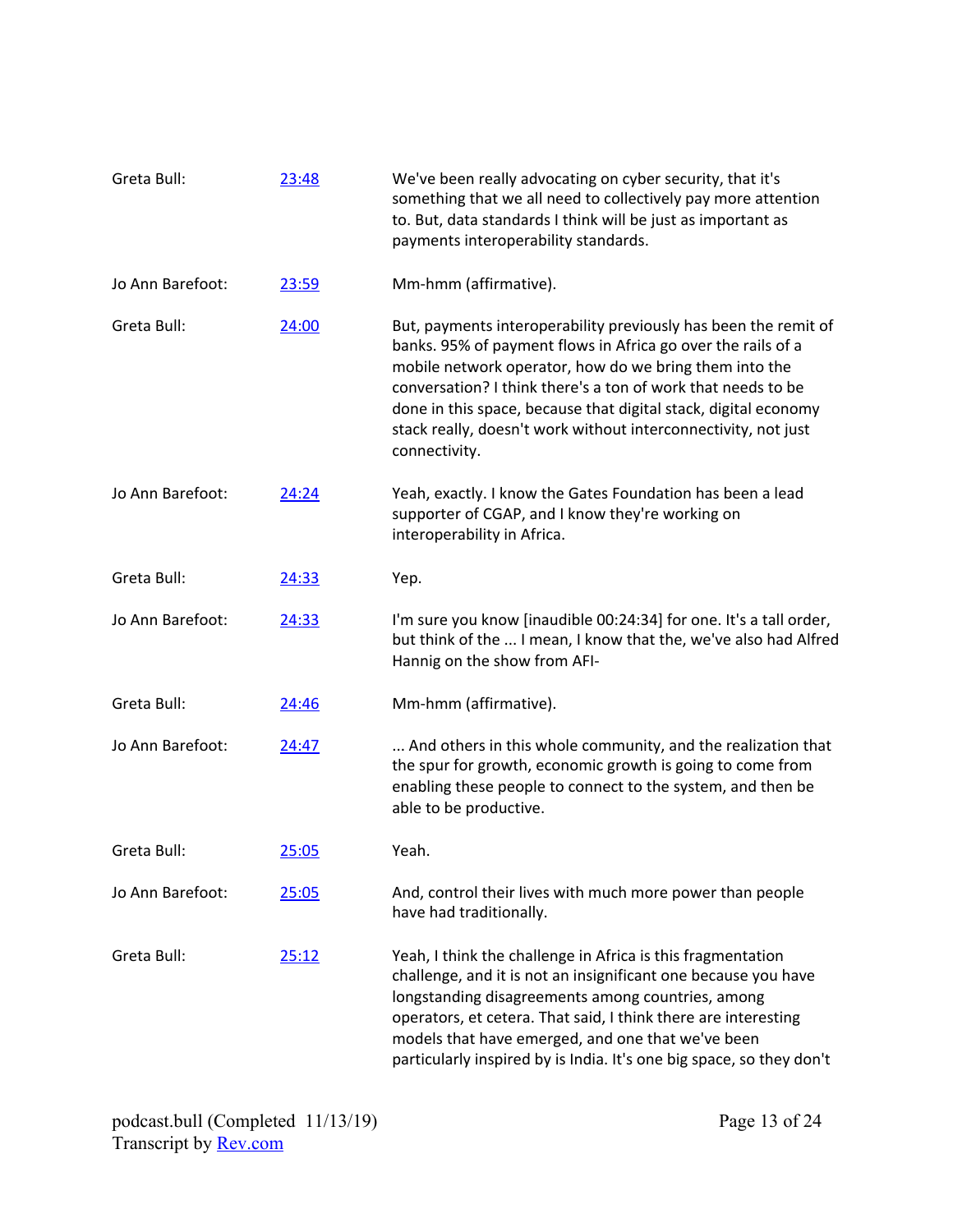|                  |       | around building infrastructure that makes all this stuff work. If<br>you're counting the government to do it, or the private sector to<br>do it, there are all of these spaces where parties need to come<br>together to make stuff work. I think India's done a brilliant job<br>of this, because they built the Aadhaar ID that's sort of<br>foundational, but they've built UPI on top of it. And now, they're<br>getting into the data space.                                                                                                                                                                                                                                                                                         |
|------------------|-------|-------------------------------------------------------------------------------------------------------------------------------------------------------------------------------------------------------------------------------------------------------------------------------------------------------------------------------------------------------------------------------------------------------------------------------------------------------------------------------------------------------------------------------------------------------------------------------------------------------------------------------------------------------------------------------------------------------------------------------------------|
| Greta Bull:      | 25:58 | The thing I particularly like about the way the Indians have done<br>it, is they've built it for competition. It is built almost explicitly<br>not to be winner takes all. And so, you see big tech players<br>coming in, and actually competing on payments through UPI. I<br>actually think that is a really interesting model to look at. I also<br>like the way they're thinking about data, and the two places<br>where we're seeing a lot of interest in emerging markets around<br>data is the experiment that's going on in Europe right now with<br>PSD2, and GDPR. But, also kind of open banking in the UK,<br>which was driven by a competition mandate.                                                                      |
| Greta Bull:      | 26:36 | That paired with the way India's thinking about some of this<br>stuff, I think is really interesting, and opening people's minds<br>up. To your point earlier about data, we've got big honeypots of<br>data sitting here, and Experian is the one that's sort of still on<br>everybody's mind. How do we make sure that doesn't happen in<br>the future, and what are some of the rules we put around that?<br>But, how do we think about a more distributed architecture for<br>data that actually empowers consumers? That's going to be<br>built on eventually a system that's interconnected with API's,<br>that's interconnected with standards and rules that everybody<br>agrees to. This is going to take a long time to get to. |
| Greta Bull:      | 27:14 | But, what I like about what India and Europe are doing is,<br>they're kind of giving us some experimental prototypes to think<br>about how we can localize and use in the markets that we care<br>about. I think there's great thinking going on in those places,<br>and we're really actively at CGAP, trying to take the learning<br>into the markets that we care about, and help local authorities<br>think about how they can do some of that.                                                                                                                                                                                                                                                                                       |
| Jo Ann Barefoot: | 27:40 | Yeah, we will also link in the show notes to some of the themes<br>that you're touching. We did one with Sanjay Jane on Aadhaar<br>and India. We also did one with Gary Shiffman from Giant Oak,<br>where he talked about the importance of moving to a model                                                                                                                                                                                                                                                                                                                                                                                                                                                                             |

have the fragmentation problem. But, they have mobilized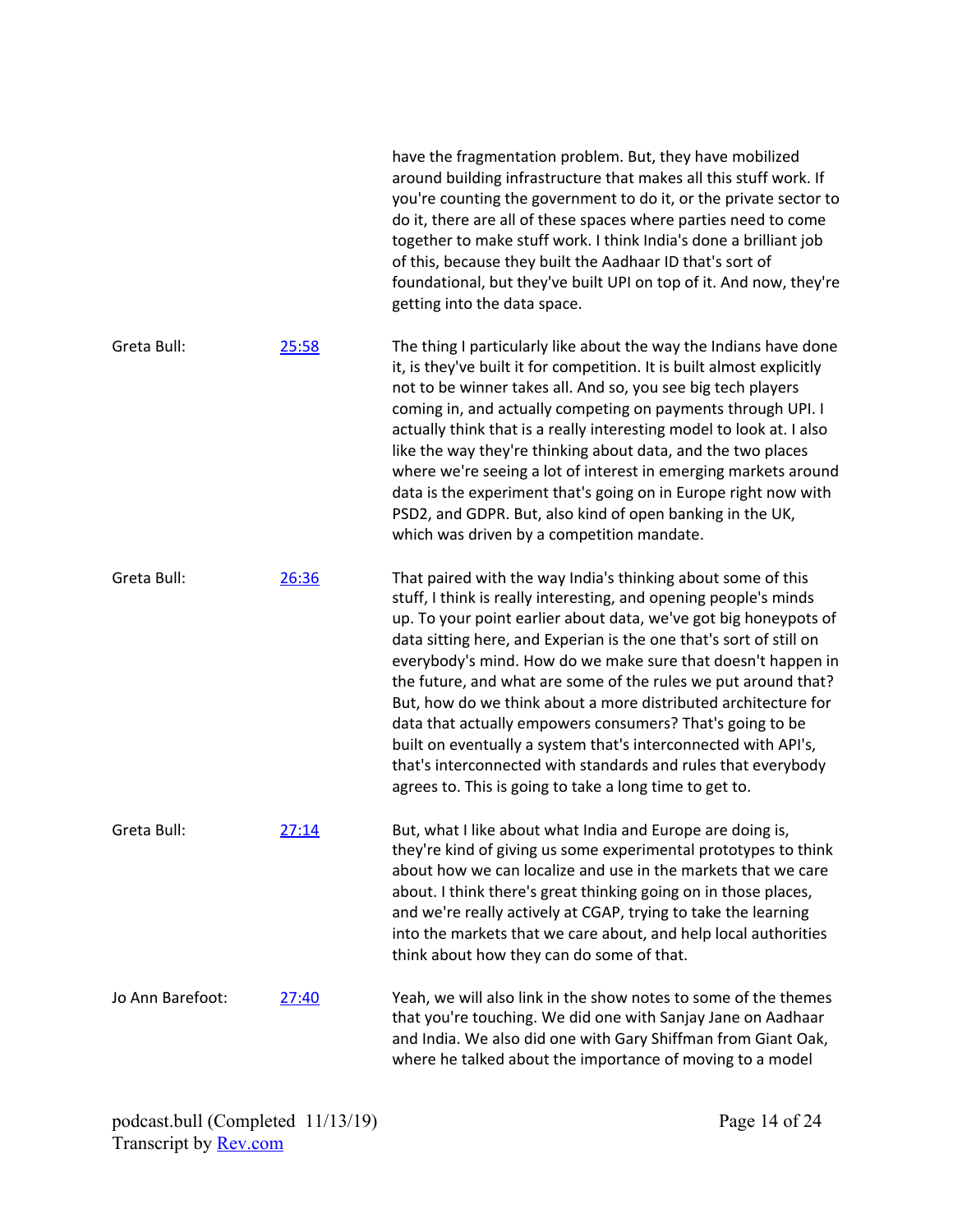where we would decentralize data, and let the machine learning go find it, and do what it needs to do with it. But, not bring it into a honeypot, the so called traveling algorithm.

| Greta Bull:      | 28:08 | Yep.                                                                                                                                                                                                                                                                                                                                                                                                                                                                                                                                                                    |
|------------------|-------|-------------------------------------------------------------------------------------------------------------------------------------------------------------------------------------------------------------------------------------------------------------------------------------------------------------------------------------------------------------------------------------------------------------------------------------------------------------------------------------------------------------------------------------------------------------------------|
| Jo Ann Barefoot: | 28:09 | There's a lot of potential in that.                                                                                                                                                                                                                                                                                                                                                                                                                                                                                                                                     |
| Greta Bull:      | 28:10 | Mm-hmm (affirmative).                                                                                                                                                                                                                                                                                                                                                                                                                                                                                                                                                   |
| Jo Ann Barefoot: | 28:11 | That line of thinking.                                                                                                                                                                                                                                                                                                                                                                                                                                                                                                                                                  |
| Greta Bull:      | 28:12 | I think it's also really empowering for consumers. If you put the<br>right kind of guardrails around it, it doesn't sit there forever<br>either, with an endless permission that means that-                                                                                                                                                                                                                                                                                                                                                                            |
| Jo Ann Barefoot: | 28:22 | Yeah.                                                                                                                                                                                                                                                                                                                                                                                                                                                                                                                                                                   |
| Greta Bull:      | 28:22 | you turn people into commodities.                                                                                                                                                                                                                                                                                                                                                                                                                                                                                                                                       |
| Jo Ann Barefoot: | 28:24 | Yeah.                                                                                                                                                                                                                                                                                                                                                                                                                                                                                                                                                                   |
| Greta Bull:      | 28:24 | I think there's a lot of thinking that can be done in that space<br>that will be very interesting.                                                                                                                                                                                                                                                                                                                                                                                                                                                                      |
| Jo Ann Barefoot: | 28:30 | Do you want to point to any other particularly exciting models<br>or success stories that we haven't already talked about? I'm<br>sure there are a lot.                                                                                                                                                                                                                                                                                                                                                                                                                 |
| Greta Bull:      | 28:42 | Yeah, there are tons. I mean, eCommerce has been a huge<br>driver in certain markets of financial inclusion. I mean, China's<br>the most obvious, but I think we're starting to see signs of it in<br>places like Latin America. Latin America's actually been a<br>laggard on mobile in a lot of ways, which is interesting. And,<br>there are lots of reasons for it. But, eCommerce seems to be<br>kind of the thing that's hooking people in. I think mobile<br>network operators have had success where there's just been<br>nothing else, it's been an open goal. |
| Jo Ann Barefoot: | 29:14 | Yeah.                                                                                                                                                                                                                                                                                                                                                                                                                                                                                                                                                                   |
| Greta Bull:      | 29:14 | So, Africa, Pakistan, Haiti, bits of Central America. Then, you've<br>seen sort of mobile network operators really playing a<br>prominent role. Everywhere else, banks are pretty well                                                                                                                                                                                                                                                                                                                                                                                  |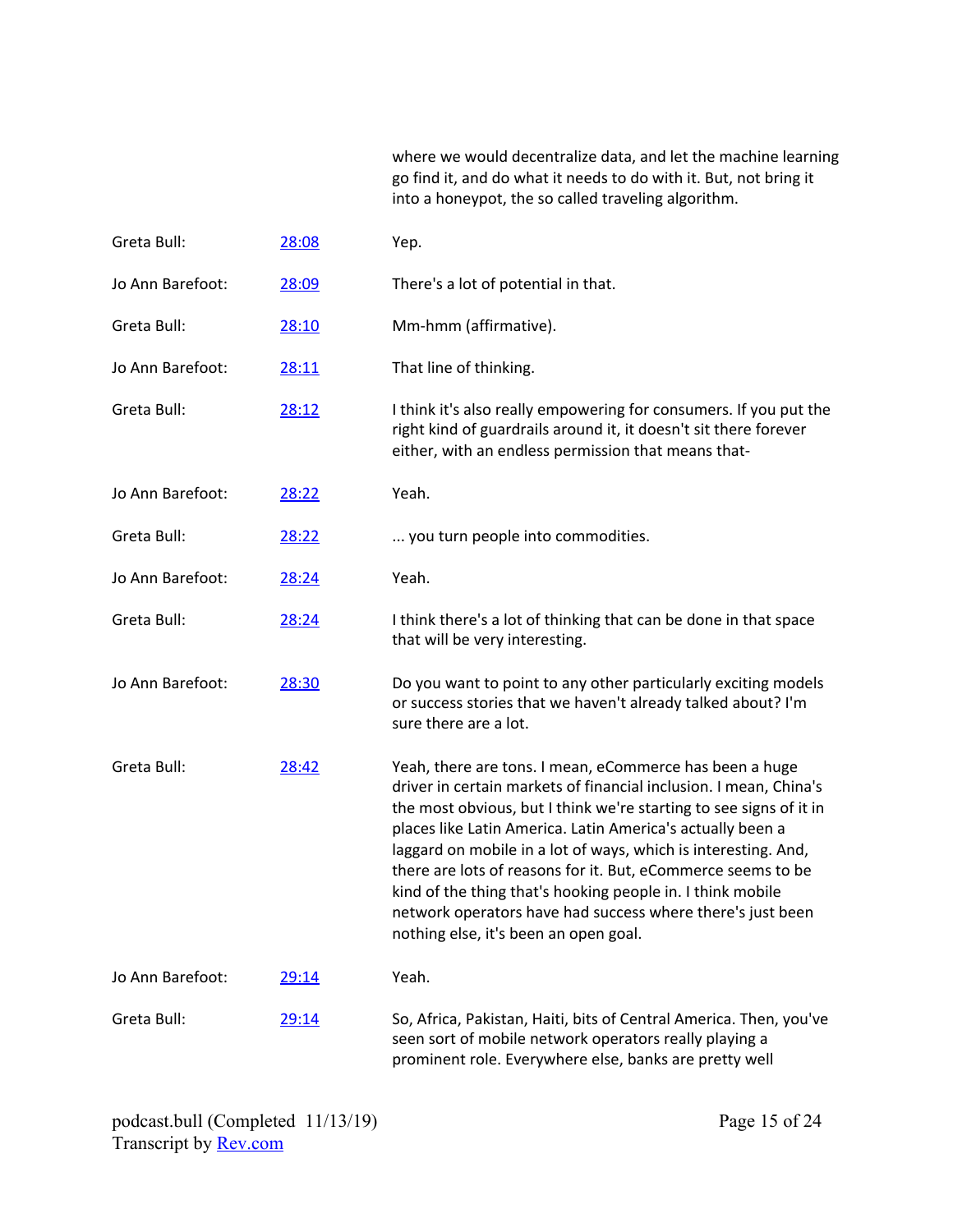|                  |       | established, and so it's been harder to get in. But, if you look at<br>what eCommerce is doing in combination with Fin. Tech<br>capabilities, it's starting to shift the equation in some of those<br>places. I think we're going to start seeing this dynamic<br>evolution, you know? That started in Africa, went to Asia, is now<br>bouncing back to Africa, Latin America. I think it's almost like a<br>viral infection, you know? People sort of go, "Oh, that's an<br>interesting idea," and they sort of localize it. |
|------------------|-------|-------------------------------------------------------------------------------------------------------------------------------------------------------------------------------------------------------------------------------------------------------------------------------------------------------------------------------------------------------------------------------------------------------------------------------------------------------------------------------------------------------------------------------|
| Jo Ann Barefoot: | 29:54 | Mm-hmm (affirmative).                                                                                                                                                                                                                                                                                                                                                                                                                                                                                                         |
| Greta Bull:      | 29:54 | I think eCommerce has been a big one for us, figuring out how<br>to crack some of these distribution challenges is a particular<br>challenge because rural areas are so important. There's a lot<br>going on in mobile agents that I think is interesting.                                                                                                                                                                                                                                                                    |
| Jo Ann Barefoot: | 30:13 | What's going on with that?                                                                                                                                                                                                                                                                                                                                                                                                                                                                                                    |
| Greta Bull:      | 30:14 | Gojek is kind of-                                                                                                                                                                                                                                                                                                                                                                                                                                                                                                             |
| Jo Ann Barefoot: | 30:16 | Mm-hmm (affirmative), yeah.                                                                                                                                                                                                                                                                                                                                                                                                                                                                                                   |
| Greta Bull:      | 30:16 | one of the main models.                                                                                                                                                                                                                                                                                                                                                                                                                                                                                                       |
| Jo Ann Barefoot: | 30:17 | Mm-hmm (affirmative).                                                                                                                                                                                                                                                                                                                                                                                                                                                                                                         |
| Greta Bull:      | 30:17 | But, we're seeing experimentation with that now in Africa for<br>example. A lot of, not surprisingly, a lot of experimentation in<br>the credit space because that's where you make money, a lot of<br>experimentation in remittances because there's a lot to attack<br>there. Data is I think really the new frontier. I think everybody<br>loves to talk about data, but I'm not sure outside of some of the<br>big tech platforms, how effectively it's being used.                                                       |
| Jo Ann Barefoot: | 30:46 | Mm-hmm (affirmative).                                                                                                                                                                                                                                                                                                                                                                                                                                                                                                         |
| Greta Bull:      | 30:46 | And so, I think now is really the time for us to start tackling data<br>as a topic, both from an opportunity point of view, but from a<br>protection point of view too.                                                                                                                                                                                                                                                                                                                                                       |
| Jo Ann Barefoot: | 30:55 | Mm-hmm (affirmative).                                                                                                                                                                                                                                                                                                                                                                                                                                                                                                         |
| Greta Bull:      | 30:56 | And also, one thing that really excites me is public goods that sit<br>in the middle, and I'm sure Sanjay talked a lot about that. But                                                                                                                                                                                                                                                                                                                                                                                        |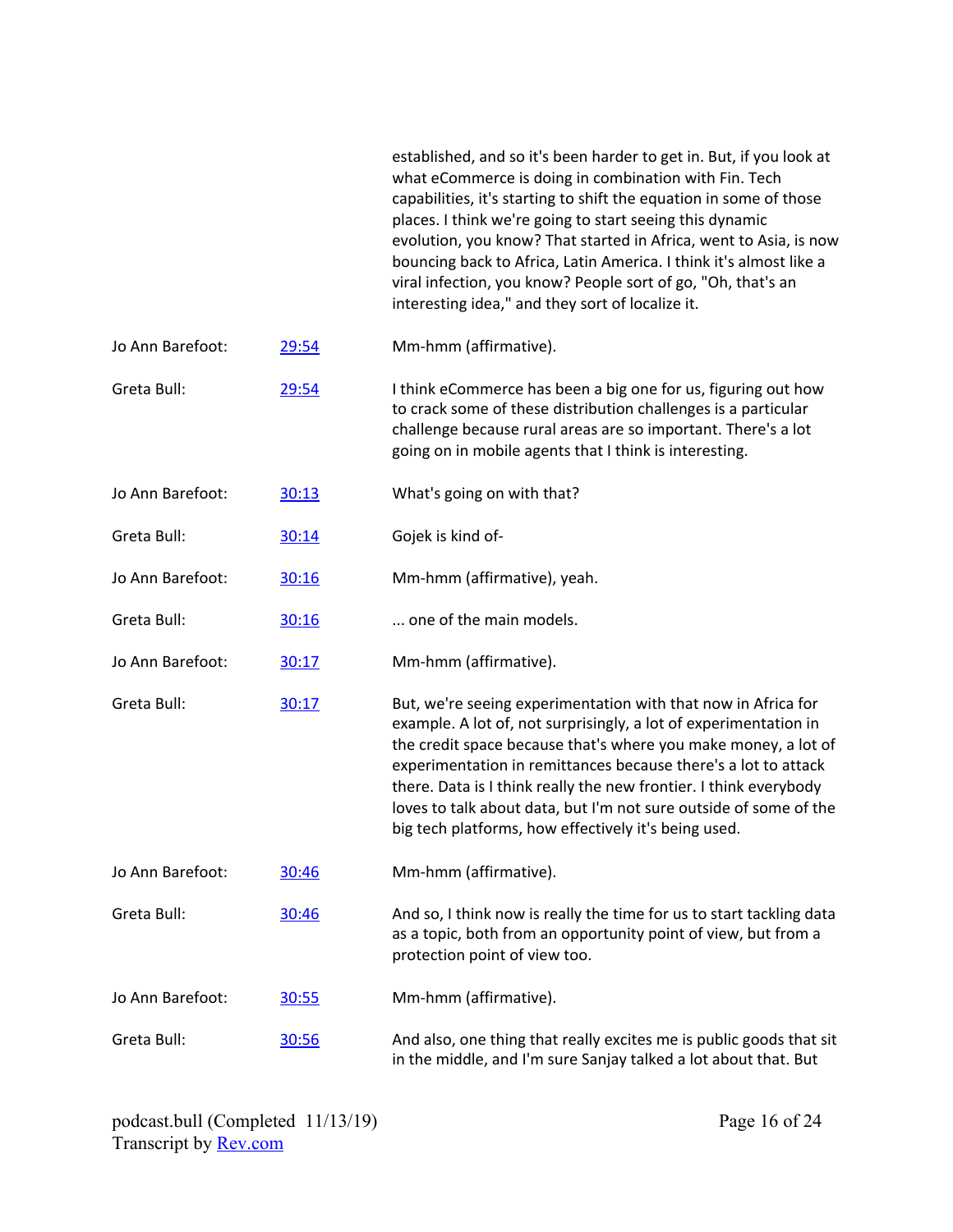|                  |              | you know, Aadhaar, UPI, data aggregators, what  credit<br>bureaus. How are we thinking about credit bureaus of the<br>future? What are the public rails that are really needed to make<br>full financial services work? I think we've done a good job of<br>getting payments out to a lot of people, but we've not done<br>such a great job yet of getting credit still, let's call it productive<br>credit, or responsible credit. But, savings and insurance were<br>miles behind on it, and I think there's still a lot of work to do<br>there. And then, it really becomes a business model challenge.<br>There are a lot of smart people trying to tackle this, but it's<br>challenging.                                                                                     |
|------------------|--------------|-----------------------------------------------------------------------------------------------------------------------------------------------------------------------------------------------------------------------------------------------------------------------------------------------------------------------------------------------------------------------------------------------------------------------------------------------------------------------------------------------------------------------------------------------------------------------------------------------------------------------------------------------------------------------------------------------------------------------------------------------------------------------------------|
| Greta Bull:      | 31:41        | And then, I think just the general disaggregation that we're<br>seeing in the financial services value chain is interesting, and I'm<br>not sure anybody knows quite how this is going to get put<br>together, and whether it's going to lead to many crisis that<br>require kind of re-consolidation. I think there's a lot of<br>dynamism in this space, and my feeling is we're kind of just<br>about to sort of move into the next big wave of innovation.<br>There's a lot going on in Fin. Tech that's exciting, and then the<br>big tech players coming in of course. I can't believe I haven't<br>mentioned those guys yet. But, the big global companies that<br>are data driven.                                                                                        |
| Greta Bull:      | 32:19        | I think the challenge for them is figuring out how to get in,<br>because you're still dealing with systems that have this analog,<br>digital interface. And so, you've got people in the middle kind of<br>controlling that, and then you've got to be able to connect with<br>that system. You see these guys gravitating towards places<br>where you have the infrastructure, and you have very few<br>borders in a big population, so they're going to Asia, they're<br>going to India, and particular  Africa looks like a whole bunch<br>of tiny geographies that have a lot of regulators in the mix, so I<br>think that's hard. But, I think the big tech players are going to be<br>important in this, and I think their secret sauce is they know<br>how to manage data. |
| Jo Ann Barefoot: | <u>32:59</u> | Mm-hmm (affirmative).                                                                                                                                                                                                                                                                                                                                                                                                                                                                                                                                                                                                                                                                                                                                                             |
| Greta Bull:      | 33:01        | Or, they know how to extract value out of data, let's put it that<br>way. Managing data is maybe a different topic. I think there's a<br>lot of dynamism with a lot of different players in the mix, and<br>we're going to have to see how it settles in different<br>geographies.                                                                                                                                                                                                                                                                                                                                                                                                                                                                                                |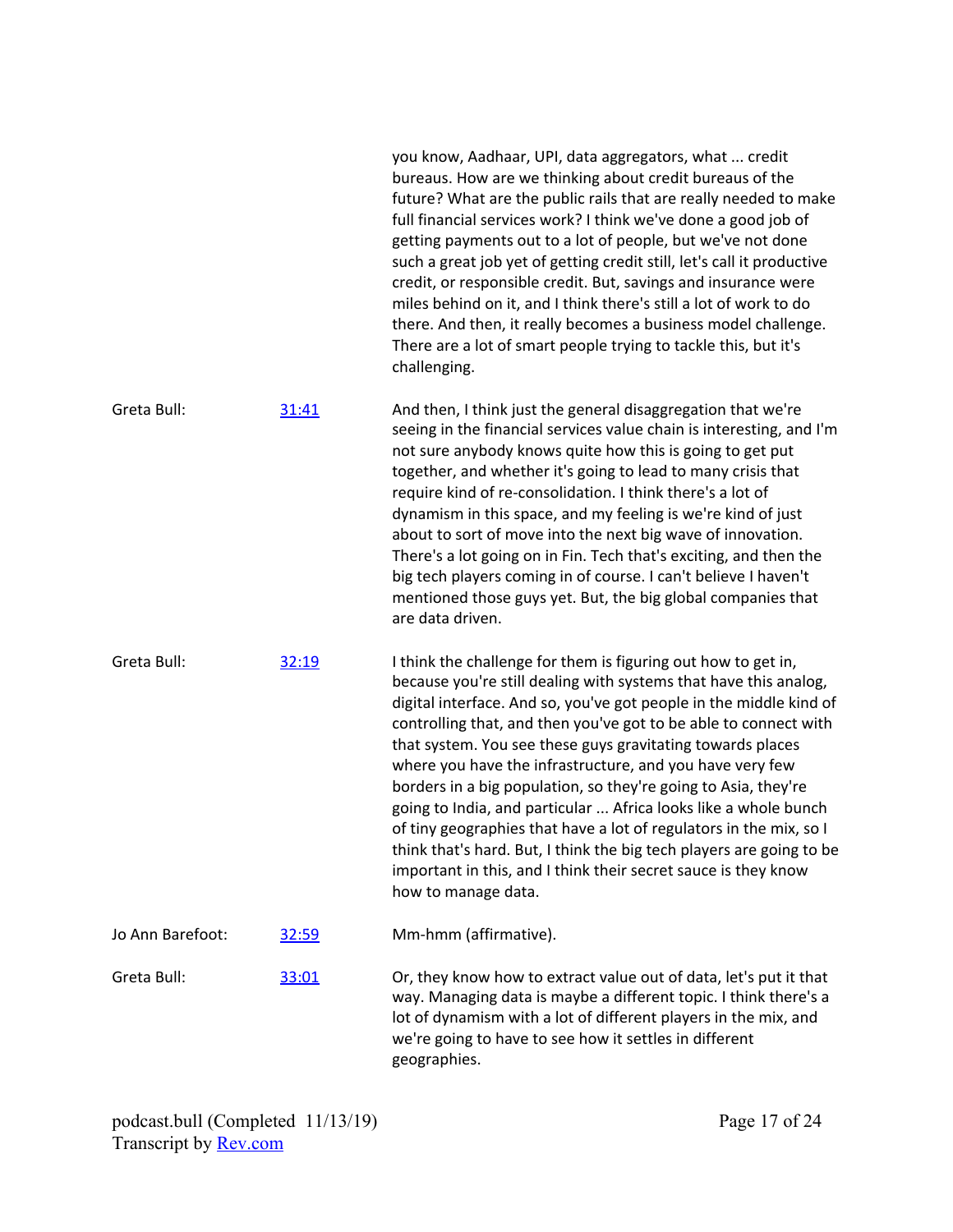| Jo Ann Barefoot: | 33:15 | Hmm. On the gender gap, what are the best strategies there?                                                                                                                                                                                                                                                                                                                                                                                                                                                                                                                                                                                                                                                                                                                                                                                                                                                                                                                                          |
|------------------|-------|------------------------------------------------------------------------------------------------------------------------------------------------------------------------------------------------------------------------------------------------------------------------------------------------------------------------------------------------------------------------------------------------------------------------------------------------------------------------------------------------------------------------------------------------------------------------------------------------------------------------------------------------------------------------------------------------------------------------------------------------------------------------------------------------------------------------------------------------------------------------------------------------------------------------------------------------------------------------------------------------------|
| Greta Bull:      | 33:22 | Oh, this is a tough one.                                                                                                                                                                                                                                                                                                                                                                                                                                                                                                                                                                                                                                                                                                                                                                                                                                                                                                                                                                             |
| Jo Ann Barefoot: | 33:24 | And, how much of it is about identity? That's a facet of it I know.                                                                                                                                                                                                                                                                                                                                                                                                                                                                                                                                                                                                                                                                                                                                                                                                                                                                                                                                  |
| Greta Bull:      | 33:29 | You know, I don't think you can talk about the gender gap in<br>one homogenous way, because I think it manifests itself in<br>different ways in different places.                                                                                                                                                                                                                                                                                                                                                                                                                                                                                                                                                                                                                                                                                                                                                                                                                                    |
| Jo Ann Barefoot: | 33:36 | Mm-hmm (affirmative).                                                                                                                                                                                                                                                                                                                                                                                                                                                                                                                                                                                                                                                                                                                                                                                                                                                                                                                                                                                |
| Greta Bull:      | 33:37 | And, there are a lot of smart people trying to figure this out.<br>But, my frustration on the gender gap is that there's a lot of talk<br>about what the solution is, but not a lot of practical<br>experimentation. With a few notable exceptions, and they're<br>important. But, how do we really sort of lean towards<br>pro-gender, pro-poor solutions? And, I think that requires going<br>beyond the pink credit card, and thinking about what really is<br>the barrier. I think a lot of it does come down to social norms, in<br>some places it comes down to legal norms, it comes down to<br>power dynamics in the household. And, I think we really need to<br>think about particularly providers, thinking about what<br>overcomes that. So we're looking at things like whether gig<br>work, or social commerce, so there's a lot going on informally<br>through Facebook for example. Creating marketplaces for<br>informal trade, you know? That seems to be very female<br>friendly. |
| Greta Bull:      | 34:38 | But, we don't know enough about it yet. How do we get<br>payments into the hands of women in a way that is private so<br>they can hold onto it, and save it? How do we make sure<br>women have access to credit that's going to help them grow a<br>business, not just sort of survive? I think there's still a lot to do<br>to understand what it takes to crack that gender gap, and I don't<br>think we're doing enough collectively to really action some of<br>that. But, I think that's the next wave. So we've signed up all of<br>these people, now it's about deepening the engagement with<br>the financial sector, and bringing in the sort of harder to get<br>segments.                                                                                                                                                                                                                                                                                                                 |
| Jo Ann Barefoot: | 35:26 | I admire CGAP and these global NGO's like Gates, and Omidyar,<br>and Flourish that are, somehow understand how to analyze a                                                                                                                                                                                                                                                                                                                                                                                                                                                                                                                                                                                                                                                                                                                                                                                                                                                                          |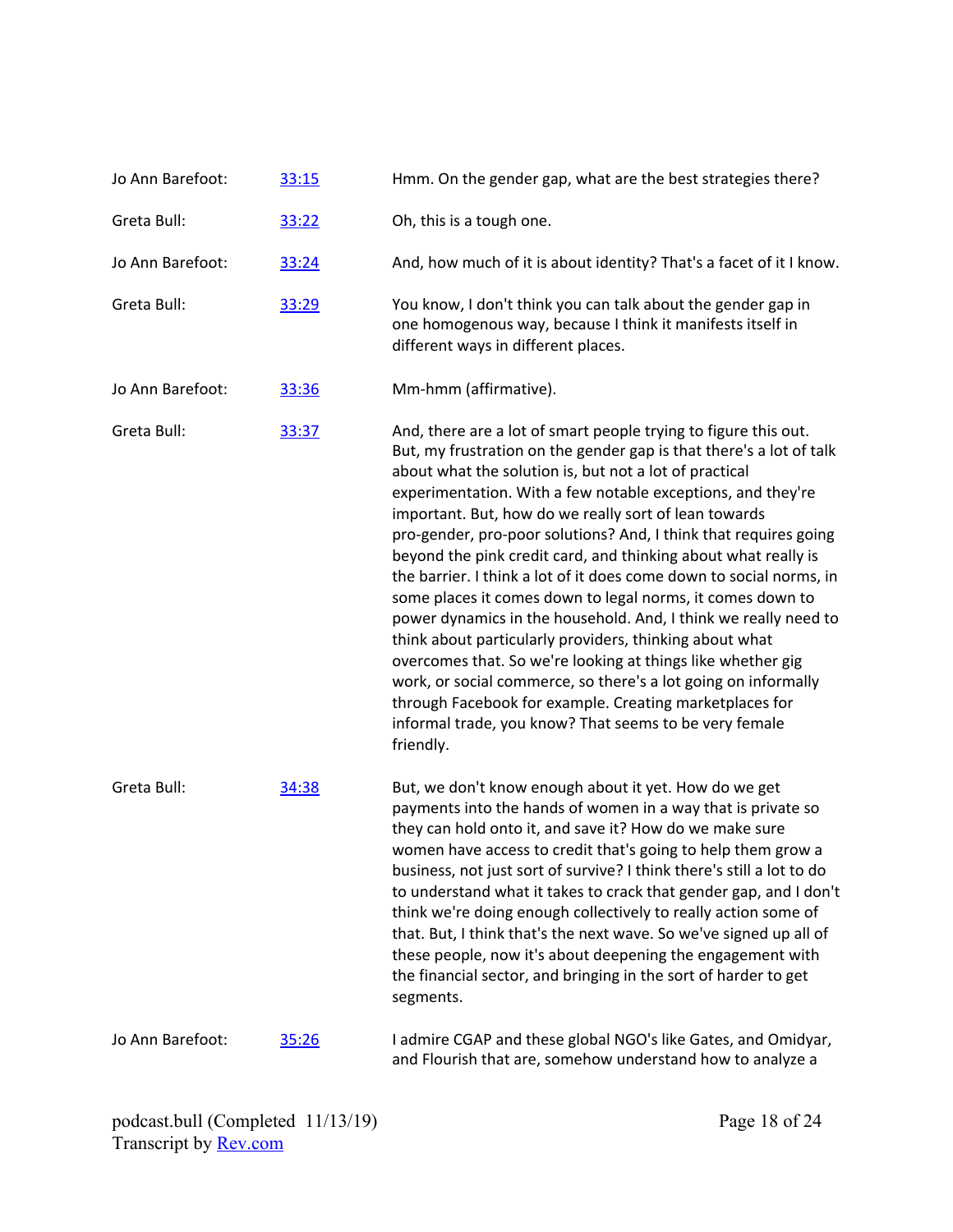| gigantic, interactable problem. And then, figure out on the  |
|--------------------------------------------------------------|
| ground, concrete things you can do that are going to have an |
| impact on it.                                                |

| Greta Bull:      | 35:52 | Yeah.                                                                                                                                                                                                                                                                                                                                                                                                                                                                                                                                                                                                                                                                                                                                                                                                                                                                                                                                                                                                                                                                                                               |
|------------------|-------|---------------------------------------------------------------------------------------------------------------------------------------------------------------------------------------------------------------------------------------------------------------------------------------------------------------------------------------------------------------------------------------------------------------------------------------------------------------------------------------------------------------------------------------------------------------------------------------------------------------------------------------------------------------------------------------------------------------------------------------------------------------------------------------------------------------------------------------------------------------------------------------------------------------------------------------------------------------------------------------------------------------------------------------------------------------------------------------------------------------------|
| Jo Ann Barefoot: | 35:52 | That is a genius, it seems to me that I just  that most of us<br>don't have people tackle these three problems as you said<br>earlier, and they just put that in the too hard to think about<br>category.                                                                                                                                                                                                                                                                                                                                                                                                                                                                                                                                                                                                                                                                                                                                                                                                                                                                                                           |
| Greta Bull:      | 36:04 | Mm-hmm (affirmative).                                                                                                                                                                                                                                                                                                                                                                                                                                                                                                                                                                                                                                                                                                                                                                                                                                                                                                                                                                                                                                                                                               |
| Jo Ann Barefoot: | 36:04 | When you think about this, this way, what advice do you have<br>for people who would like to work on systemic challenges like<br>these. What are the secrets to figuring it out, or to bring in the<br>right kind of people to the table?                                                                                                                                                                                                                                                                                                                                                                                                                                                                                                                                                                                                                                                                                                                                                                                                                                                                           |
| Greta Bull:      | 36:20 | Oh, that's a really good question. I do think that kind of<br>organization, and some are donors, some are kind of investors,<br>some are thought leaders. They are actually really important<br>roles for everybody to play, nonprofits. So, I think advice to<br>people looking to get into it is figure out what drives your<br>passion, and get involved. I think an organization like BRAC has<br>had a huge influence on how we think about this stuff globally,<br>right? They started out in microfinance. They are focused on the<br>poorest of the poor, they have made a huge difference. But,<br>they've also got into digital in a big way through Bcash. They're<br>always evolving, always thinking about what to do. They're<br>taking solutions to Africa, and they're a NGO. They're an<br>enormous NGO, but I think finding those places where you think<br>you can make a difference. You can point to dozens of these<br>things, so there are lots of people advocating for different<br>solutions. I think actually the long term answer is knitting<br>together a lot of different solutions. |
| Jo Ann Barefoot: | 37:25 | Mm-hmm (affirmative).                                                                                                                                                                                                                                                                                                                                                                                                                                                                                                                                                                                                                                                                                                                                                                                                                                                                                                                                                                                                                                                                                               |
| Greta Bull:      | 37:27 | You asked about the gender gap, I think there will be<br>organizations  You know, Women's World Banking's been<br>focused on this for a long time. There are organizations that are<br>really experimenting in that, then how you bring it into the<br>bigger conversation. Same with rural. God, there are a whole<br>bunch of organizations that have been really trying to crack                                                                                                                                                                                                                                                                                                                                                                                                                                                                                                                                                                                                                                                                                                                                 |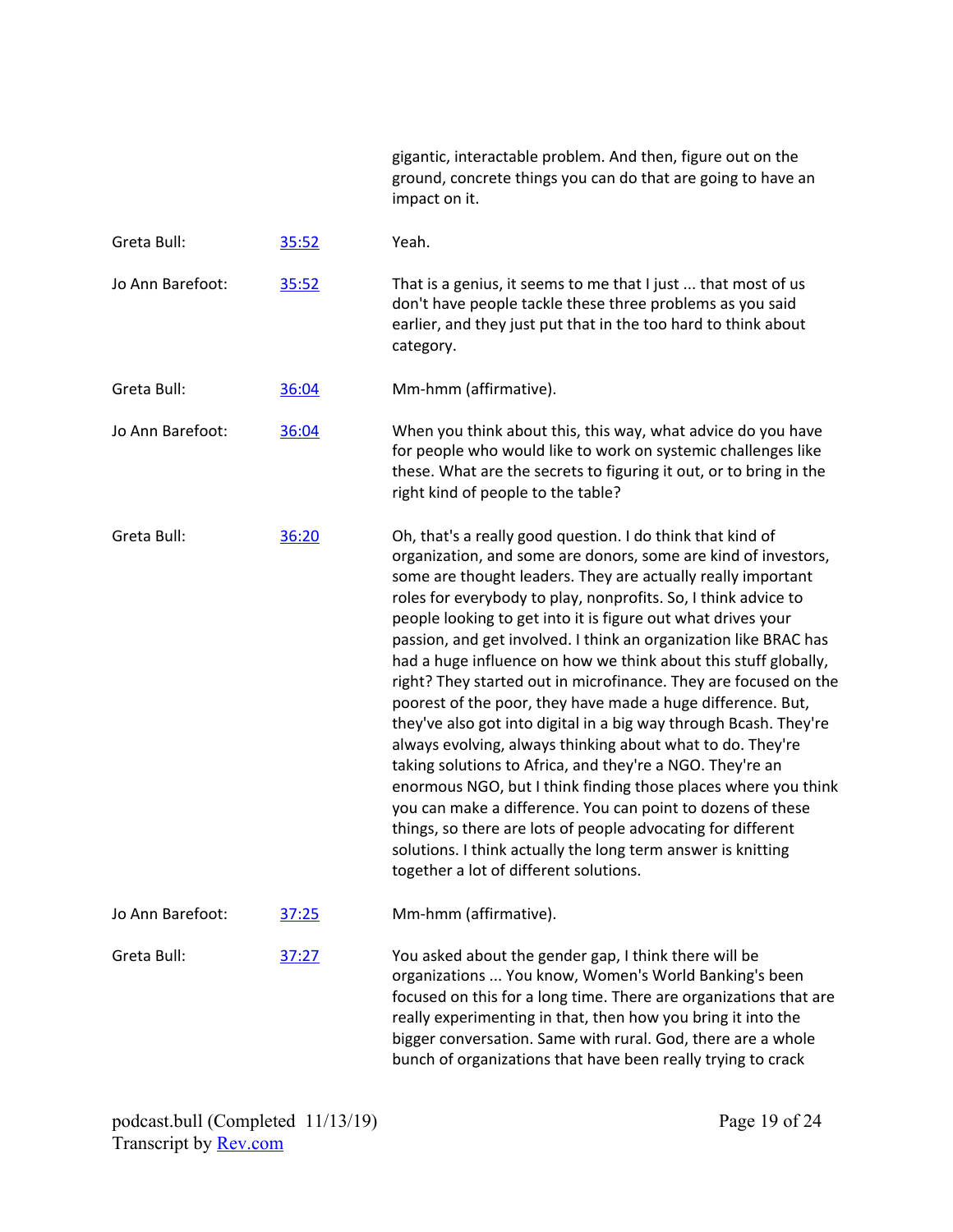|                  |              | the sense of people go to cities, then they go back to rural<br>areas, and there's kind of a constant migration of people<br>moving around. I think people tend to think in static terms, the<br>world's very dynamic. It takes, I think coalitions of people trying<br>to come together to solve some of these things that, I think<br>that's the really important thing.                                                                                                                                                                                                                                                                                                                                                                                                                                                                                 |
|------------------|--------------|------------------------------------------------------------------------------------------------------------------------------------------------------------------------------------------------------------------------------------------------------------------------------------------------------------------------------------------------------------------------------------------------------------------------------------------------------------------------------------------------------------------------------------------------------------------------------------------------------------------------------------------------------------------------------------------------------------------------------------------------------------------------------------------------------------------------------------------------------------|
| Greta Bull:      | 38:18        | If I think about what we want to do in financial inclusion, or<br>finance for development is maybe even a better way to put it.<br>Groups of organizations that are working to build tech enabled<br>business models that are sustainable and can serve low income<br>people, and we're not there yet. Making sure that consumers<br>are both understood, and protected. And, understanding who<br>those different consumers are, there's a ton of work to do<br>around that. Building the stack, you know? It's stuff we take for<br>granted here. We assume a bank account, a mobile phone, and<br>an internet connection. None of that can be assumed in the<br>markets that we're dealing with.                                                                                                                                                        |
| Greta Bull:      | 38:57        | When I go to conversations about how the United States is<br>thinking about some of these issues it's like, yeah, but you have<br>to take away all these pieces and think about it this way, you<br>know? It's a very different calculation. And then, the whole<br>regulation and supervision question. Then for my industry, I<br>think there's another aspect, which is impact. I think you<br>mentioned Omidyar, and Financial Health Network, and all of<br>these guys. I think they've done amazing work around framing<br>financial health. But, in our markets it's not just about financial<br>health, there's a whole impact conversation that's parallel too,<br>but different. I think we have learned a lot in the last 30, 40<br>years about what drives impact. I think we've developed a much<br>more nuanced view of what creates impact. |
| Jo Ann Barefoot: | <u>39:45</u> | [crosstalk 00:39:45].                                                                                                                                                                                                                                                                                                                                                                                                                                                                                                                                                                                                                                                                                                                                                                                                                                      |
| Greta Bull:      | 39:45        | [inaudible 00:39:45] some work in that area.                                                                                                                                                                                                                                                                                                                                                                                                                                                                                                                                                                                                                                                                                                                                                                                                               |
| Jo Ann Barefoot: | <u>39:47</u> | When you say impact you mean in terms of the economic and<br>social results?                                                                                                                                                                                                                                                                                                                                                                                                                                                                                                                                                                                                                                                                                                                                                                               |

rural poverty generally, but inclusion of rural communities in the digital economy. Actually, just understanding rural

communities, and the fact that it's actually not super stable in

podcast.bull (Completed 11/13/19) Transcript by <u>[Rev.com](https://www.rev.com/)</u>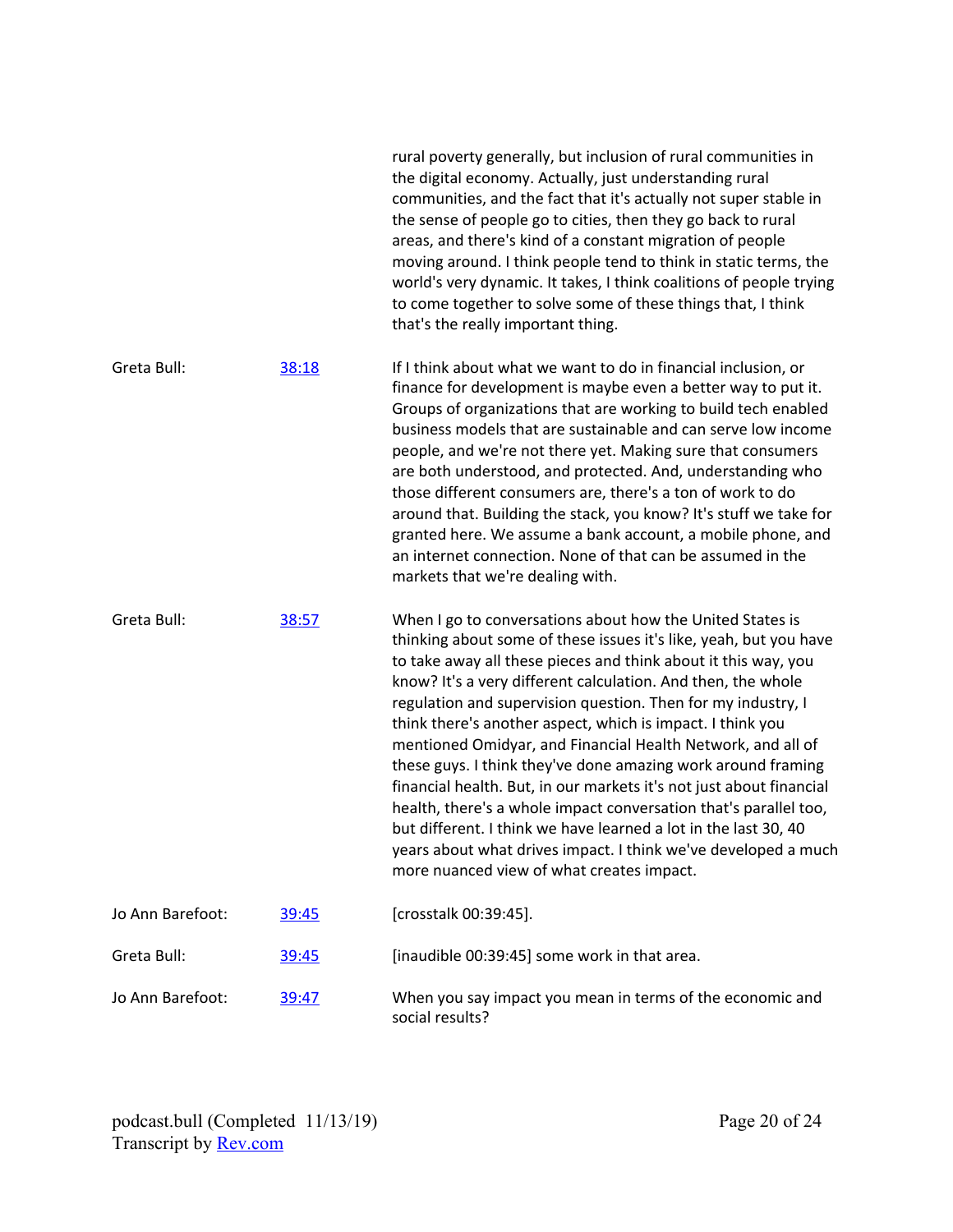| Greta Bull:      | 39:52 | The way we define impact is getting poor people both<br>opportunities to improve their lives, and resilience so that if<br>they get hit with a shock, they don't fall back into poverty. It's<br>giving people financial tools, at least in our case. But, there are<br>lots of other tools, education, health, energy, a whole bunch of<br>stuff. Some of which can be enabled by financial services that<br>help people manage their lives. There are financial health<br>aspects of it, but it's more because what we want to do is see<br>people come out of poverty, and to get educated, to educate<br>their children, and to build a more modern, equitable, growing<br>society.                                                                                                                                                             |
|------------------|-------|-----------------------------------------------------------------------------------------------------------------------------------------------------------------------------------------------------------------------------------------------------------------------------------------------------------------------------------------------------------------------------------------------------------------------------------------------------------------------------------------------------------------------------------------------------------------------------------------------------------------------------------------------------------------------------------------------------------------------------------------------------------------------------------------------------------------------------------------------------|
| Greta Bull:      | 40:33 | I think there are different ways we can look at this. I think the<br>financial inclusion community looked at it very narrowly<br>previously, and I think we've now broadened the aperture to<br>have a much better understanding of how financial services<br>contribute to that opportunities and resilience cycle, because<br>they're not different, they're related. We love to talk about<br>financial services as speaking to one of those things, but if I take<br>credit, most people say credit leads to opportunity. Well, credit<br>also leads to resilience, so if you're a low income person and<br>you need some money, a credit card can be a really good<br>solution, just like digital credit can be a good solution. But, it's<br>also a solution for building a business, but those are two<br>different credit solutions, right? |
| Greta Bull:      | 41:16 | Any financial service speaks to both parts of that equation, and<br>we need to think about it as a linked equation. Because if we<br>don't, we may not get that impact that we're looking for.                                                                                                                                                                                                                                                                                                                                                                                                                                                                                                                                                                                                                                                      |
| Jo Ann Barefoot: | 41:30 | This is an unfair question, but since you're so thoughtful I'm<br>going to try it anyway. When you say this solution is going to<br>come in knitting together solutions, and you talked about this<br>earlier too, that somehow we have to build in the spaces<br>between, and connect things differently, and so on. Do you<br>have any secrets to that, other than to network like mad, and<br>study everything?                                                                                                                                                                                                                                                                                                                                                                                                                                  |
| Greta Bull:      | 41:57 | We do a lot of work in that space, and we find that kind of stack<br>really important. I think it's about getting people to talk to each<br>other who didn't before. We've done a lot of work bringing<br>financial services providers, banks together with mobile<br>network operators, so different kinds of providers to help them                                                                                                                                                                                                                                                                                                                                                                                                                                                                                                               |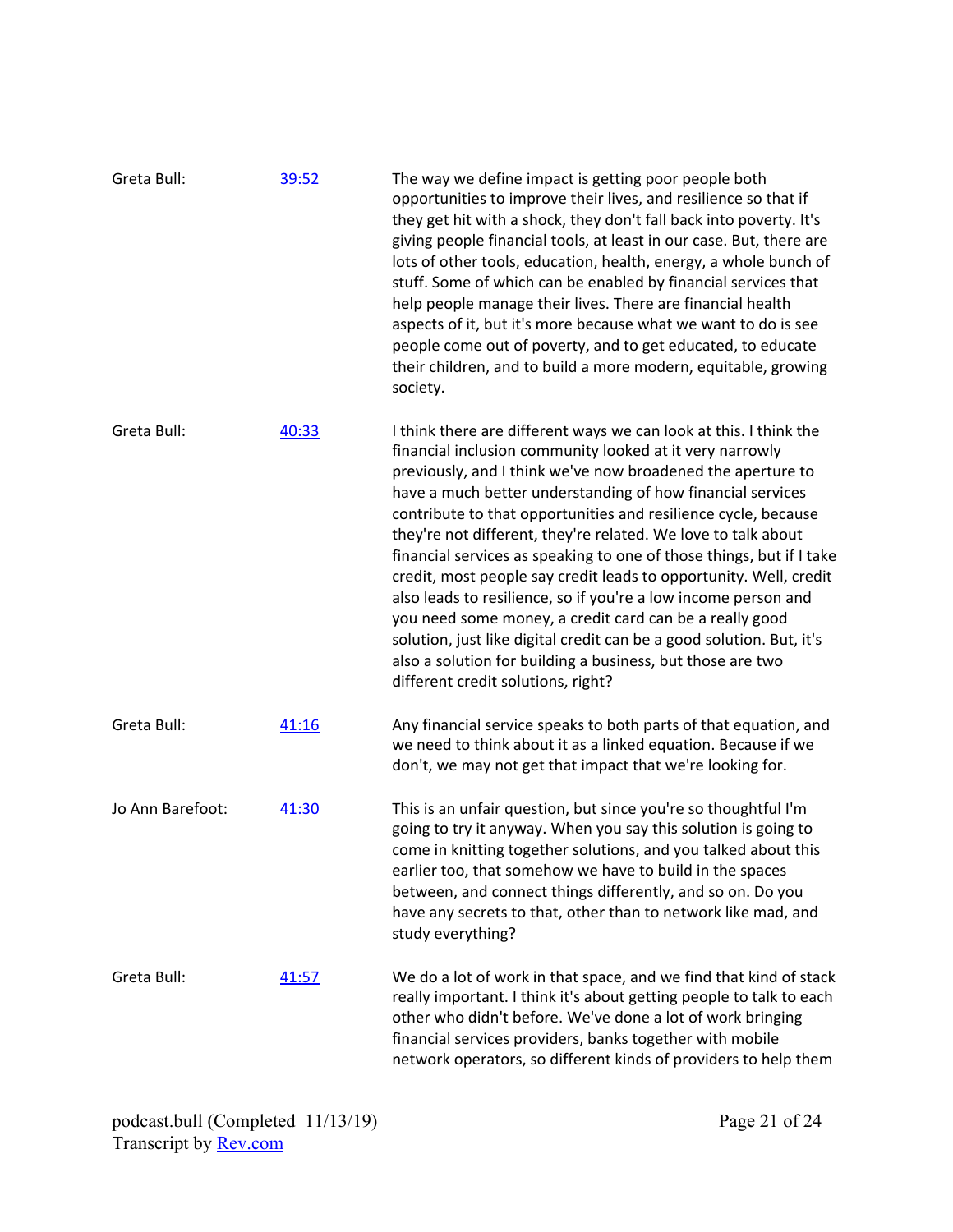|                  |       | understand the way they each see the world. So,<br>interoperability in Africa, we've been managing conversations<br>with the Gates Foundation support on having that conversation,<br>and getting everybody to come to the table.                                                                                                                                                                                                                                                                                                                                                                                                                                                                                                                                             |
|------------------|-------|-------------------------------------------------------------------------------------------------------------------------------------------------------------------------------------------------------------------------------------------------------------------------------------------------------------------------------------------------------------------------------------------------------------------------------------------------------------------------------------------------------------------------------------------------------------------------------------------------------------------------------------------------------------------------------------------------------------------------------------------------------------------------------|
| Greta Bull:      | 42:33 | The whole regulatory sandbox movement is about getting<br>regulators talking to providers. Gosh, that seems like a good<br>idea, right? How do providers listen to consumers? If I look at<br>the consumer protection space, one of my biggest issues with it<br>is we tend to focus in one place. Like, it's the consumers fault,<br>or it's the providers fault. Actually, the way we need to think<br>about consumer protection is as a tripod. There's a role for<br>government, there's a role for providers, and there's a<br>responsibility on the part of the consumers. And so, how do we<br>make sure that, that tripod is standing on all three legs? And<br>making sure that consumers are protected, and they do have<br>recourse if something goes wrong.       |
| Greta Bull:      | 43:10 | I actually think all of this stuff takes coming together, and the<br>more we have a digital economy that runs on data and<br>connectivity, the more those pieces have to come together. We<br>see this a lot in the markets that we work in. Data lives in silos,<br>and people instinctively know that it's a value, so they hoard it.<br>They grab it, and they hoard it, and then they don't know what<br>to do with it, where there's a company over there that might be<br>able to make perfectly good use of it. A lot of our partners have<br>come a long way on this stuff, right? Five years ago if you had<br>asked about interoperability in switches they would have gone,<br>"Huh, we don't want to talk about that." Now they're like,<br>"Yeah, we need that." |
| Greta Bull:      | 43:52 | Same with data. They understand it's a resource, and they<br>understand they need the skills. I think it's about piecing<br>together the skills, the technology, the business models, and the<br>capabilities. Plus the rules that sit around it, that's going to<br>really make this come together. Because, we have a lot of<br>infrastructure work still to be done that we take for granted<br>here. Let's remember that the intranet in the US was created as<br>a public good-                                                                                                                                                                                                                                                                                          |
| Jo Ann Barefoot: | 44:18 | Yeah, it was.                                                                                                                                                                                                                                                                                                                                                                                                                                                                                                                                                                                                                                                                                                                                                                 |
| Greta Bull:      | 44:18 | that came out of the Department of Defense.                                                                                                                                                                                                                                                                                                                                                                                                                                                                                                                                                                                                                                                                                                                                   |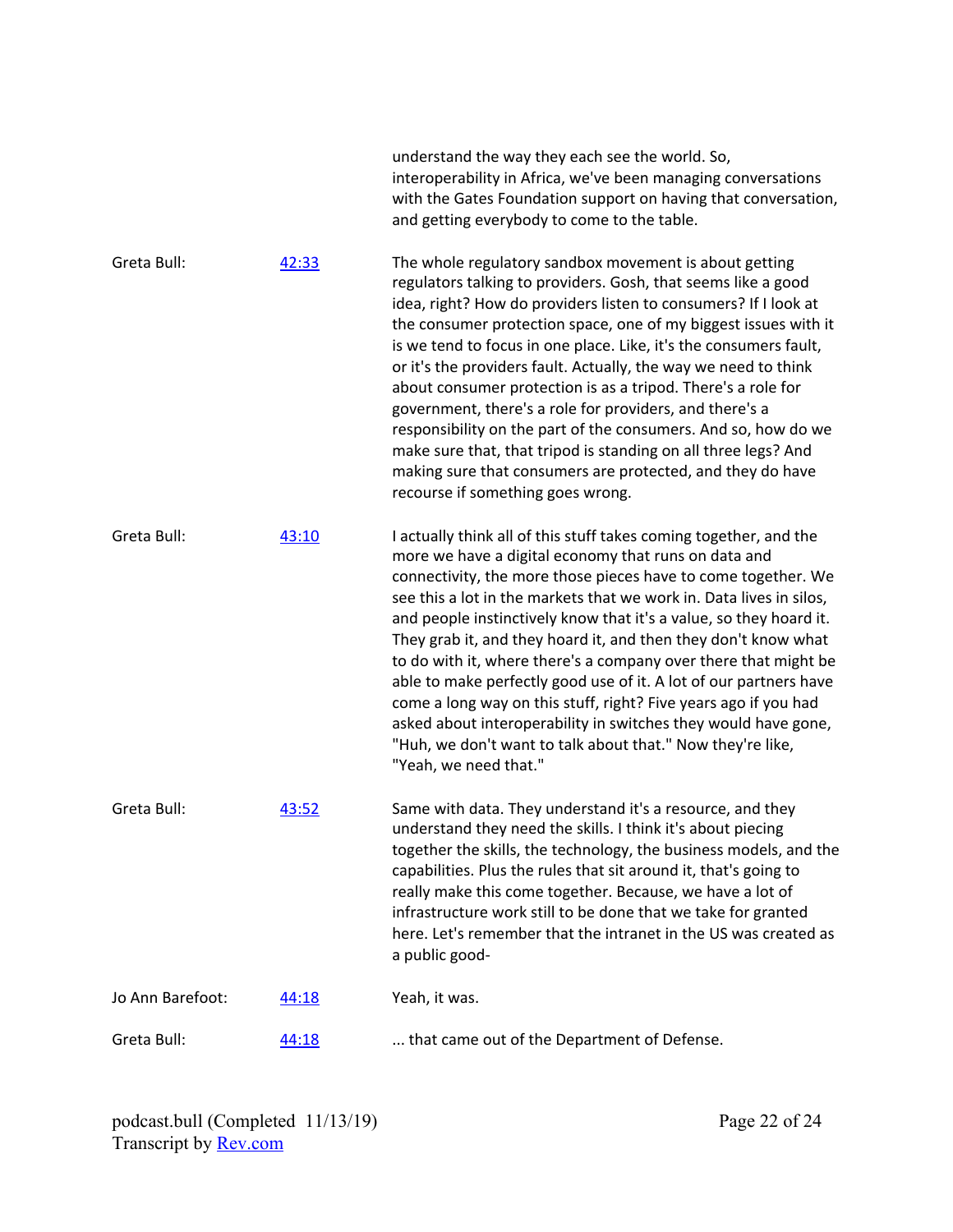| Jo Ann Barefoot: | 44:21 | Mm-hmm (affirmative).                                                                                                                                                                                                                                                                                                                                                                                                                                                                                                                                               |
|------------------|-------|---------------------------------------------------------------------------------------------------------------------------------------------------------------------------------------------------------------------------------------------------------------------------------------------------------------------------------------------------------------------------------------------------------------------------------------------------------------------------------------------------------------------------------------------------------------------|
| Greta Bull:      | 44:21 | I think there's a lot of space for that kind of investment.                                                                                                                                                                                                                                                                                                                                                                                                                                                                                                         |
| Jo Ann Barefoot: | 44:27 | I could listen to you all day. What haven't we talked about that<br>we should?                                                                                                                                                                                                                                                                                                                                                                                                                                                                                      |
| Greta Bull:      | 44:31 | Oh, gosh. I think we've covered most things. Well okay, I guess<br>one other thing that I like to talk about a lot, this is a long term<br>game. We are not going to solve this problem over night. A lot<br>of people I think are like, "Wow, look, we've made all this<br>progress, we're done."                                                                                                                                                                                                                                                                  |
| Jo Ann Barefoot: | 44:53 | Mm-hmm (affirmative).                                                                                                                                                                                                                                                                                                                                                                                                                                                                                                                                               |
| Greta Bull:      | 44:54 | And, we're not. We've only really just begun. I think big<br>campaigns can solve problems, but this is complicated. It<br>connects with the World Financial System, it involves many<br>different kinds of players. There are issues around the<br>movement of money around the world that are complicated,<br>there are issues around the movement of data. I think patience<br>and a long view is really, really important in emerging markets,<br>financial inclusion. And, we have to help build firm foundations<br>for all of that, and that just takes time. |
| Jo Ann Barefoot: | 45:35 | Every now and then we do a show that is just packed with<br>insight and new knowledge, and this I'm sure is going to be a<br>favorite of mine, and of everyone who listens to it. It's just been<br>fascinating to talk with you. Where can people get information<br>about CGAP?                                                                                                                                                                                                                                                                                   |
| Greta Bull:      | 45:53 | Our website, CGAP.Org. Everything we publish is there. We also<br>have a sister website that's called the FinDev Gateway, where<br>we publish both our work, but also the work of partners. We're<br>a big partnership, we like working with other people. You can<br>find a lot of stuff there, we do webinars. You can find us on<br>Twitter, so we just like getting the message out, so there are<br>lots of places to find us.                                                                                                                                 |
| Jo Ann Barefoot: | 46:18 | We will put all those links in the show notes. Greta Bull, I cannot<br>thank you enough for being our guest today, it's been<br>wonderful.                                                                                                                                                                                                                                                                                                                                                                                                                          |